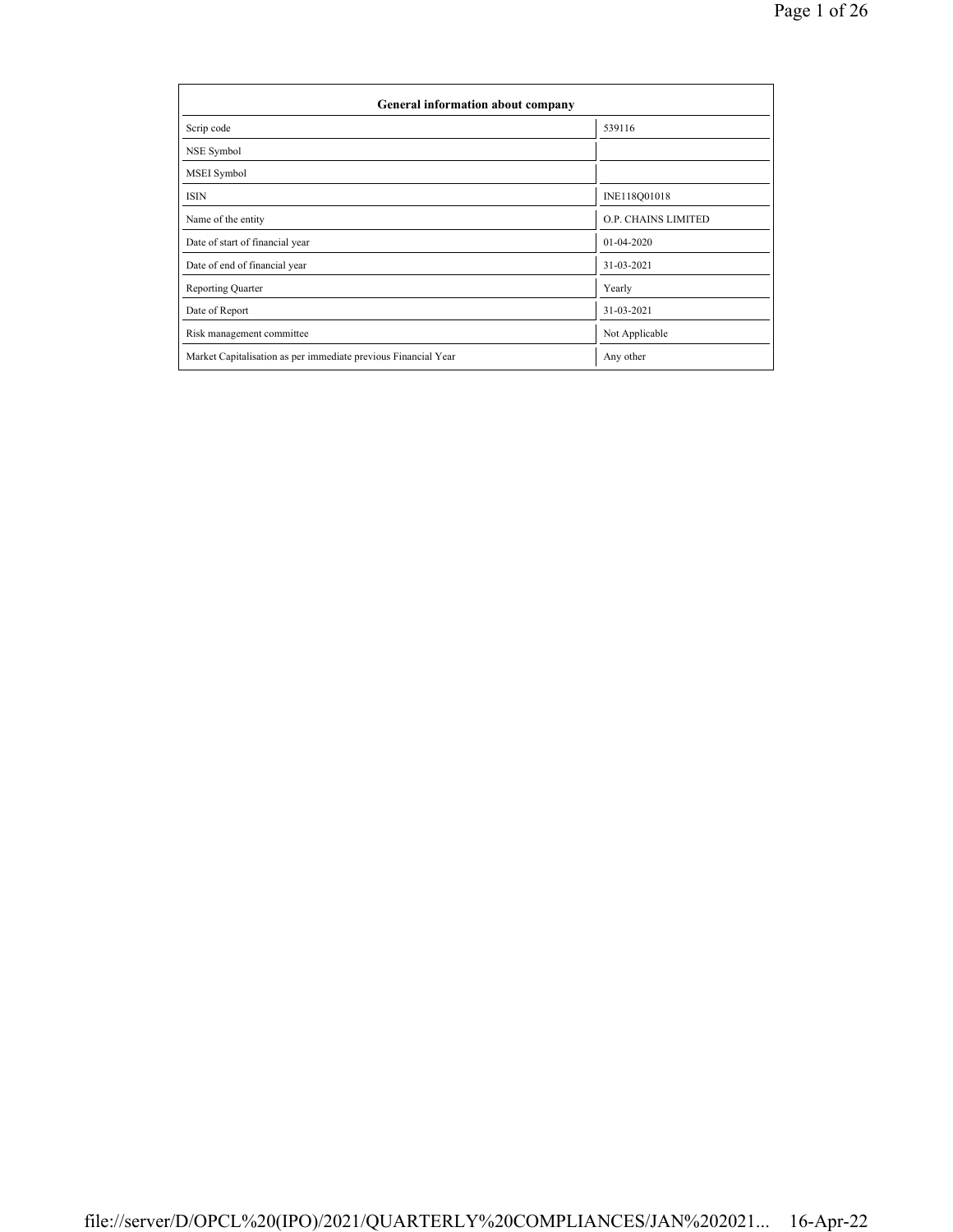|                                             | <b>Annexure I</b> |                                                |                                       |                               |                          |                                                                                                      |                                             |                                                    |                            |                      |                                            |                                                                                                                                                  |                                                                                                                                                                      |                                                                                                                                                                           |                                                                                                                                                                                                               |
|---------------------------------------------|-------------------|------------------------------------------------|---------------------------------------|-------------------------------|--------------------------|------------------------------------------------------------------------------------------------------|---------------------------------------------|----------------------------------------------------|----------------------------|----------------------|--------------------------------------------|--------------------------------------------------------------------------------------------------------------------------------------------------|----------------------------------------------------------------------------------------------------------------------------------------------------------------------|---------------------------------------------------------------------------------------------------------------------------------------------------------------------------|---------------------------------------------------------------------------------------------------------------------------------------------------------------------------------------------------------------|
|                                             |                   |                                                |                                       |                               |                          | Annexure I to be submitted by listed entity on quarterly basis                                       |                                             |                                                    |                            |                      |                                            |                                                                                                                                                  |                                                                                                                                                                      |                                                                                                                                                                           |                                                                                                                                                                                                               |
| <b>I. Composition of Board of Directors</b> |                   |                                                |                                       |                               |                          |                                                                                                      |                                             |                                                    |                            |                      |                                            |                                                                                                                                                  |                                                                                                                                                                      |                                                                                                                                                                           |                                                                                                                                                                                                               |
|                                             |                   |                                                |                                       |                               |                          | Disclosure of notes on composition of board of directors explanatory                                 |                                             |                                                    |                            |                      |                                            |                                                                                                                                                  |                                                                                                                                                                      |                                                                                                                                                                           |                                                                                                                                                                                                               |
|                                             |                   |                                                |                                       |                               |                          |                                                                                                      |                                             | Wether the listed entity has a Regular Chairperson |                            |                      | Yes                                        |                                                                                                                                                  |                                                                                                                                                                      |                                                                                                                                                                           |                                                                                                                                                                                                               |
|                                             |                   |                                                |                                       |                               |                          |                                                                                                      |                                             | Whether Chairperson is related to MD or CEO        |                            |                      | Yes                                        |                                                                                                                                                  |                                                                                                                                                                      |                                                                                                                                                                           |                                                                                                                                                                                                               |
| PAN                                         | <b>DIN</b>        | Category 1<br>of directors                     | Category 2<br>of directors            | Category<br>3 of<br>directors | Date<br>of<br>Birth      | Whether<br>special<br>resolution<br>passed?<br>[Refer Reg.<br>$17(1A)$ of<br>Listing<br>Regulations] | Date of<br>passing<br>special<br>resolution | <b>Initial Date</b><br>of<br>appointment           | Date of Re-<br>appointment | Date of<br>cessation | Tenure<br>of<br>director<br>(in<br>months) | No of<br>Directorship<br>in listed<br>entities<br>including<br>this listed<br>entity (Refer<br>Regulation<br>$17A$ of<br>Listing<br>Regulations) | No of<br>Independent<br>Directorship<br>in listed<br>entities<br>including<br>this listed<br>entity<br>(Refer<br>Regulation<br>$17A(1)$ of<br>Listing<br>Regulations | Number of<br>memberships<br>in Audit/<br>Stakeholder<br>Committee<br>(s) including<br>this listed<br>entity (Refer<br>Regulation<br>$26(1)$ of<br>Listing<br>Regulations) | No of post<br>of<br>Chairperson<br>in Audit/<br>Stakeholder<br>Committee<br>held in<br>listed<br>entities<br>including<br>this listed<br>entity (Refer<br>Regulation<br>$26(1)$ of<br>Listing<br>Regulations) |
| AARPG3149D                                  | 00095313          | Executive<br>Director                          | Chairperson<br>related to<br>Promoter |                               | $03 -$<br>$04-$<br>1963  | NA                                                                                                   |                                             | 04-12-2001                                         | 01-09-2019                 |                      |                                            | -1                                                                                                                                               | $\bf{0}$                                                                                                                                                             | $\sqrt{2}$                                                                                                                                                                | $\boldsymbol{0}$                                                                                                                                                                                              |
| AAPPG6375H                                  | 00095295          | Executive<br>Director                          | Not<br>Applicable                     |                               | $07 -$<br>$05 -$<br>1966 | <b>NA</b>                                                                                            |                                             | 04-12-2001                                         | 01-09-2019                 |                      |                                            | -1                                                                                                                                               | $\mathbf{0}$                                                                                                                                                         | $\mathbf{0}$                                                                                                                                                              | $\mathbf{0}$                                                                                                                                                                                                  |
| AAKPA8385Q                                  | 00095300          | Executive<br>Director                          | Not<br>Applicable                     | CEO-MD                        | $03 -$<br>$07 -$<br>1942 | <b>NA</b>                                                                                            |                                             | 04-12-2001                                         | 01-08-2017                 |                      |                                            | $\overline{1}$                                                                                                                                   | $\bf{0}$                                                                                                                                                             | $\boldsymbol{0}$                                                                                                                                                          | $\mathbf{0}$                                                                                                                                                                                                  |
| AEMPD5500N                                  | 06897314          | Non-<br>Executive -<br>Independent<br>Director | Not<br>Applicable                     | Employee<br>Director          | $26 -$<br>$08 -$<br>1977 | <b>NA</b>                                                                                            |                                             | 01-07-2014                                         | 23-09-2019                 |                      | 60                                         | $\overline{1}$                                                                                                                                   | -1                                                                                                                                                                   | $\overline{c}$                                                                                                                                                            | $\overline{2}$                                                                                                                                                                                                |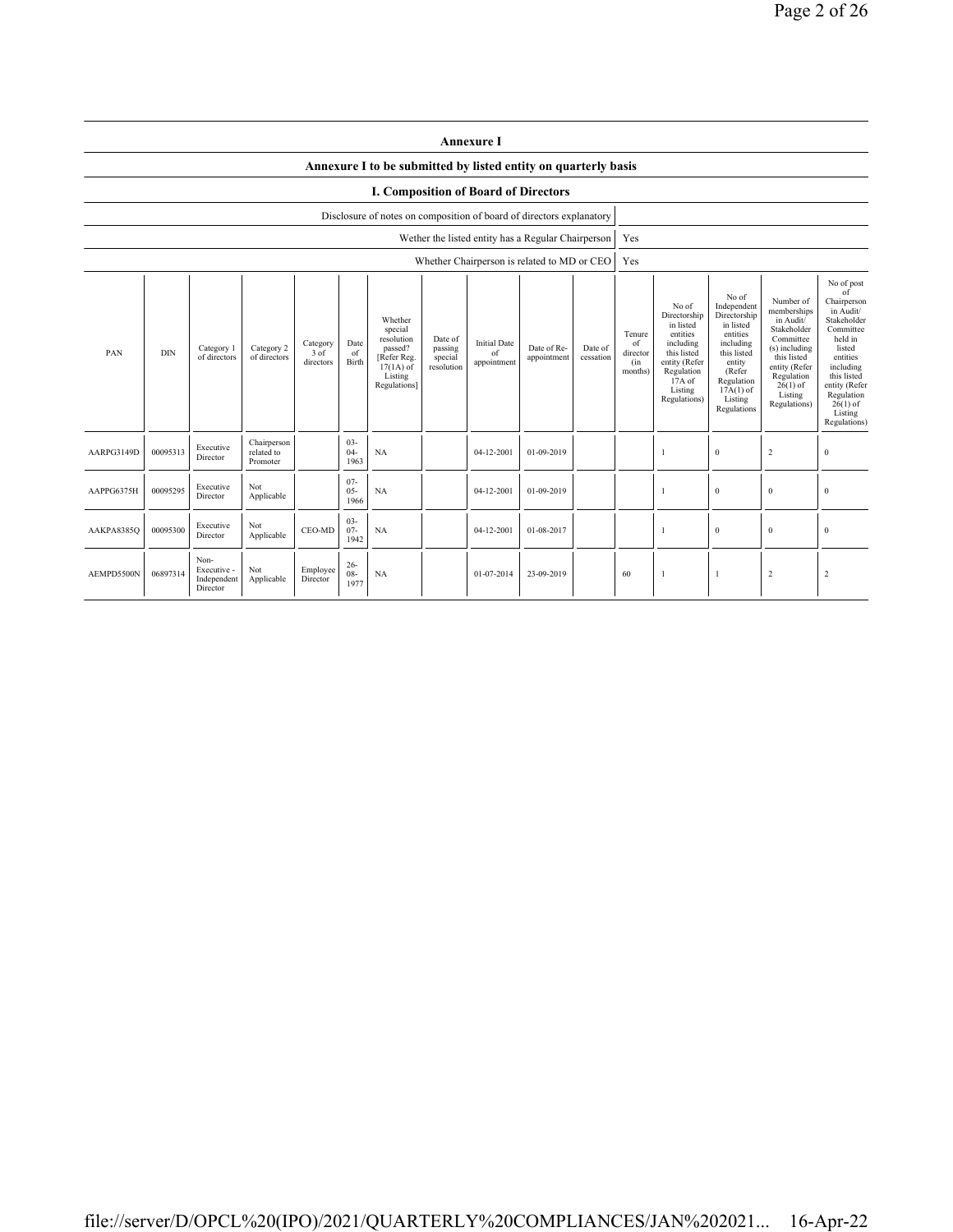|    |                      |                                               |            |            |                                                |                                 |                               |                          |                                                                                                                            |                                             |                                          | <b>I. Composition of Board of Directors</b> |                      |                                            |                                                                                                                                                |                                                                                                                                                                      |                                      |
|----|----------------------|-----------------------------------------------|------------|------------|------------------------------------------------|---------------------------------|-------------------------------|--------------------------|----------------------------------------------------------------------------------------------------------------------------|---------------------------------------------|------------------------------------------|---------------------------------------------|----------------------|--------------------------------------------|------------------------------------------------------------------------------------------------------------------------------------------------|----------------------------------------------------------------------------------------------------------------------------------------------------------------------|--------------------------------------|
|    |                      |                                               |            |            |                                                |                                 |                               |                          | Disclosure of notes on composition of board of directors explanatory<br>Wether the listed entity has a Regular Chairperson |                                             |                                          |                                             |                      |                                            |                                                                                                                                                |                                                                                                                                                                      |                                      |
| Sr | Title<br>(Mr)<br>Ms) | Name of<br>the<br>Director                    | PAN        | <b>DIN</b> | Category 1<br>of directors                     | Category<br>$2$ of<br>directors | Category<br>3 of<br>directors | Date<br>of<br>Birth      | Whether<br>special<br>resolution<br>passed?<br>[Refer Reg.<br>$17(1A)$ of<br>Listing<br>Regulations]                       | Date of<br>passing<br>special<br>resolution | <b>Initial Date</b><br>of<br>appointment | Date of Re-<br>appointment                  | Date of<br>cessation | Tenure<br>of<br>director<br>(in<br>months) | No of<br>Directorship<br>in listed<br>entities<br>including<br>this listed<br>entity (Refer<br>Regulation<br>17A of<br>Listing<br>Regulations) | No of<br>Independent<br>Directorship<br>in listed<br>entities<br>including<br>this listed<br>entity<br>(Refer<br>Regulation<br>$17A(1)$ of<br>Listing<br>Regulations | m <sub>1</sub><br>S<br>er<br>$R_{0}$ |
| 5  | Mr                   | <b>RAJESH</b><br><b>KUMAR</b><br><b>GUPTA</b> | ACNPG4255C | 01048355   | Non-<br>Executive -<br>Independent<br>Director | Not<br>Applicable               | Employee<br>Director          | $22 -$<br>$05 -$<br>1964 | NA                                                                                                                         |                                             | 01-07-2014                               | 23-09-2019                                  |                      | 60                                         |                                                                                                                                                |                                                                                                                                                                      | $\overline{2}$                       |
| 6  | <b>Mrs</b>           | <b>ASTHA</b><br><b>SHARMA</b>                 | BGPPS3272N | 01888937   | Non-<br>Executive -<br>Independent<br>Director | Not<br>Applicable               | Employee<br>Director          | $^{22}_{05}$<br>1980     | NA                                                                                                                         |                                             | 01-07-2014                               | 23-09-2019                                  |                      | 60                                         |                                                                                                                                                |                                                                                                                                                                      | $\mathbf{0}$                         |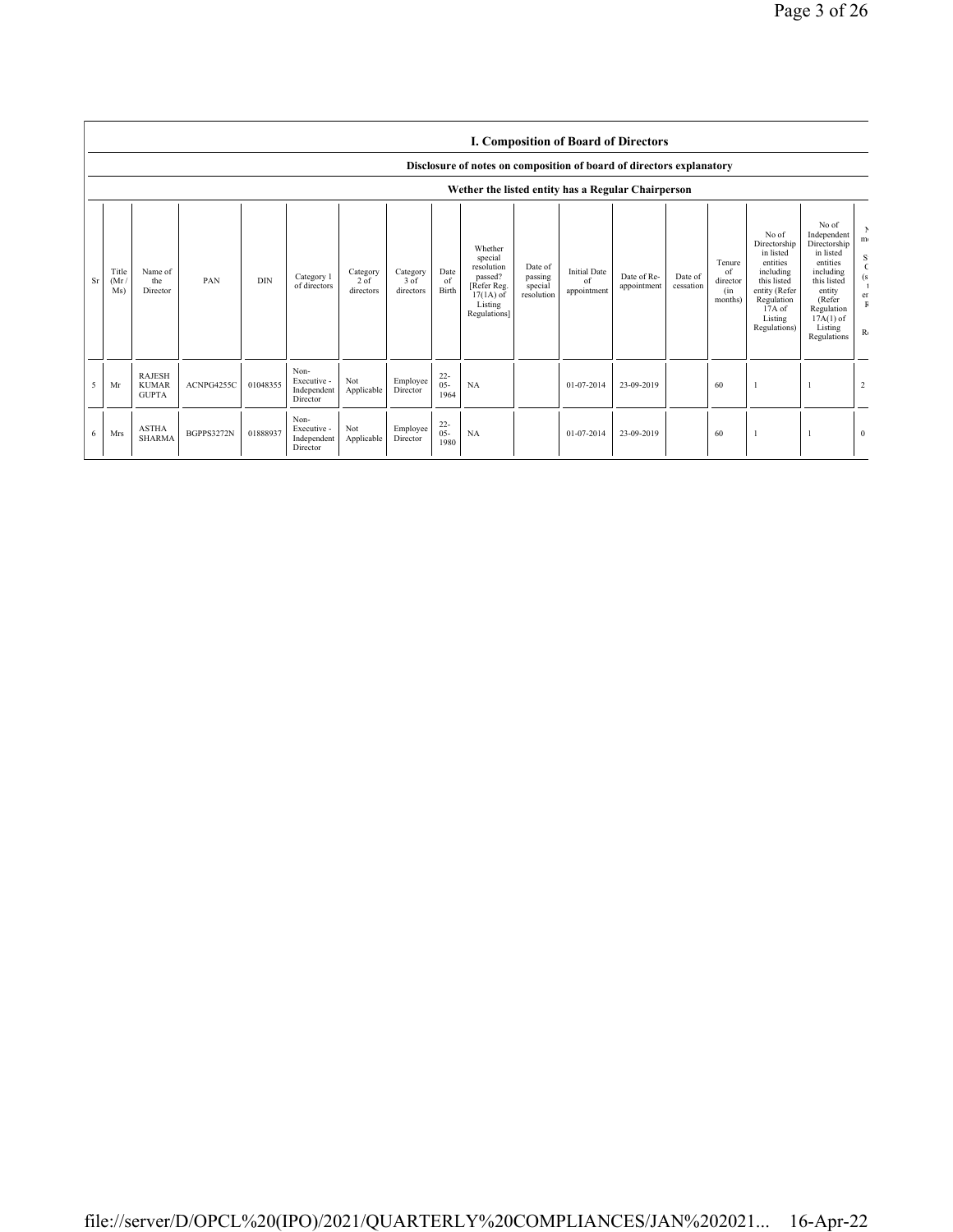|                | <b>Audit Committee Details</b> |                                     |                                                       |                            |                        |                      |         |
|----------------|--------------------------------|-------------------------------------|-------------------------------------------------------|----------------------------|------------------------|----------------------|---------|
|                |                                |                                     | Whether the Audit Committee has a Regular Chairperson |                            | Yes                    |                      |         |
| <b>Sr</b>      | <b>DIN</b><br>Number           | Name of Committee<br>members        | Category 1 of directors                               | Category 2 of<br>directors | Date of<br>Appointment | Date of<br>Cessation | Remarks |
|                | 06897314                       | <b>AMOL DONERIA</b>                 | Non-Executive -<br><b>Independent Director</b>        | Chairperson                | 23-09-2019             |                      |         |
| $\overline{2}$ | 01048355                       | <b>RAJESH KUMAR</b><br><b>GUPTA</b> | Non-Executive -<br><b>Independent Director</b>        | Member                     | 23-09-2019             |                      |         |
| 3              | 00095313                       | <b>ASHOK KUMAR</b><br>GOYAL         | <b>Executive Director</b>                             | Member                     | $01 - 09 - 2019$       |                      |         |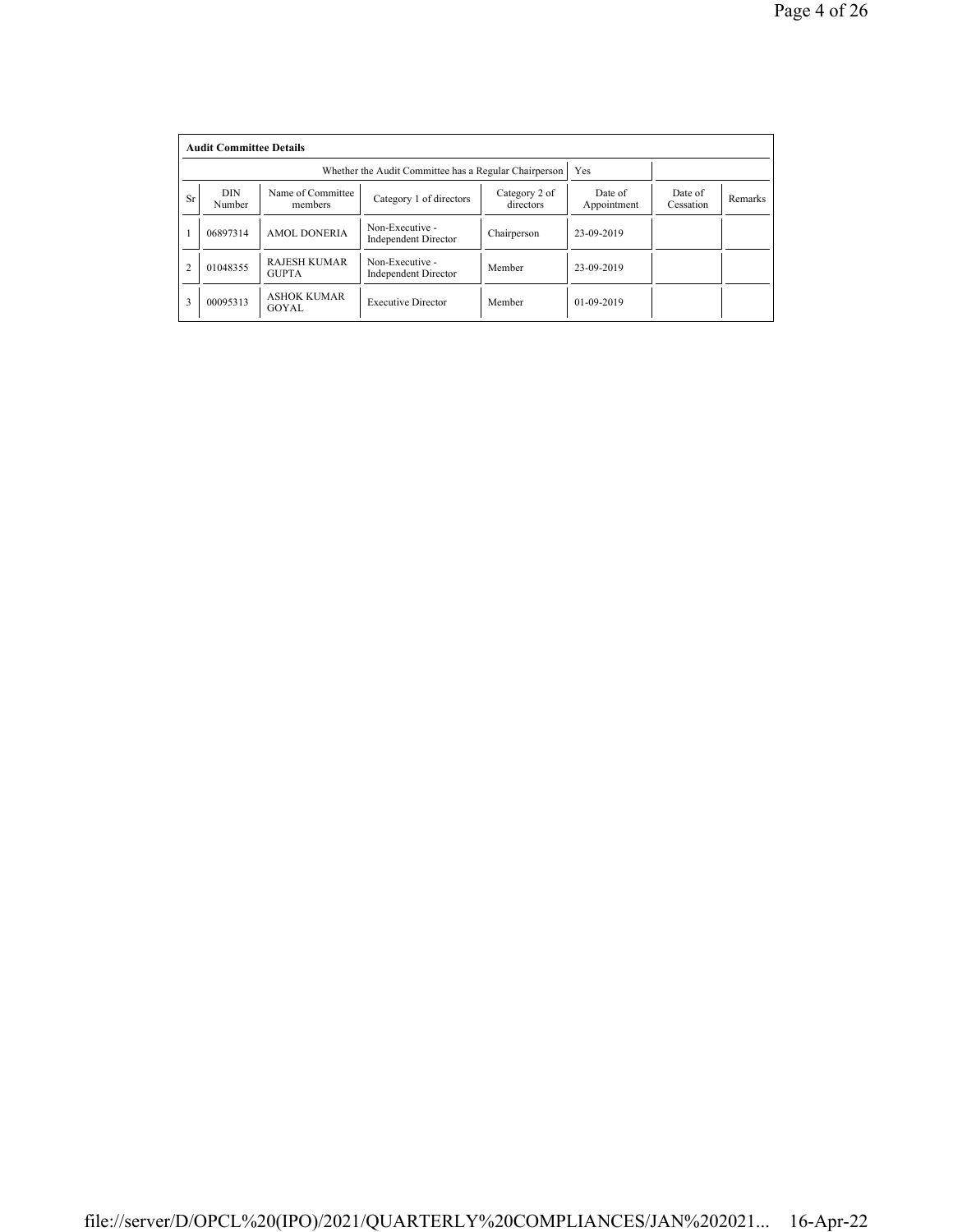|                |                      | Nomination and remuneration committee                                       |                                                |                        |                      |         |  |
|----------------|----------------------|-----------------------------------------------------------------------------|------------------------------------------------|------------------------|----------------------|---------|--|
|                |                      | Whether the Nomination and remuneration committee has a Regular Chairperson |                                                | Yes                    |                      |         |  |
| <b>Sr</b>      | <b>DIN</b><br>Number | Name of Committee<br>members                                                | Category 2 of<br>directors                     | Date of<br>Appointment | Date of<br>Cessation | Remarks |  |
|                | 01048355             | <b>RAJESH KUMAR</b><br><b>GUPTA</b>                                         | Non-Executive -<br><b>Independent Director</b> | Chairperson            | 23-09-2019           |         |  |
| $\overline{c}$ | 06897314             | <b>AMOL DONERIA</b>                                                         | Non-Executive -<br><b>Independent Director</b> | Member                 | 23-09-2019           |         |  |
| 3              | 01888937             | <b>ASTHA SHARMA</b>                                                         | Non-Executive -<br><b>Independent Director</b> | Member                 | 23-09-2019           |         |  |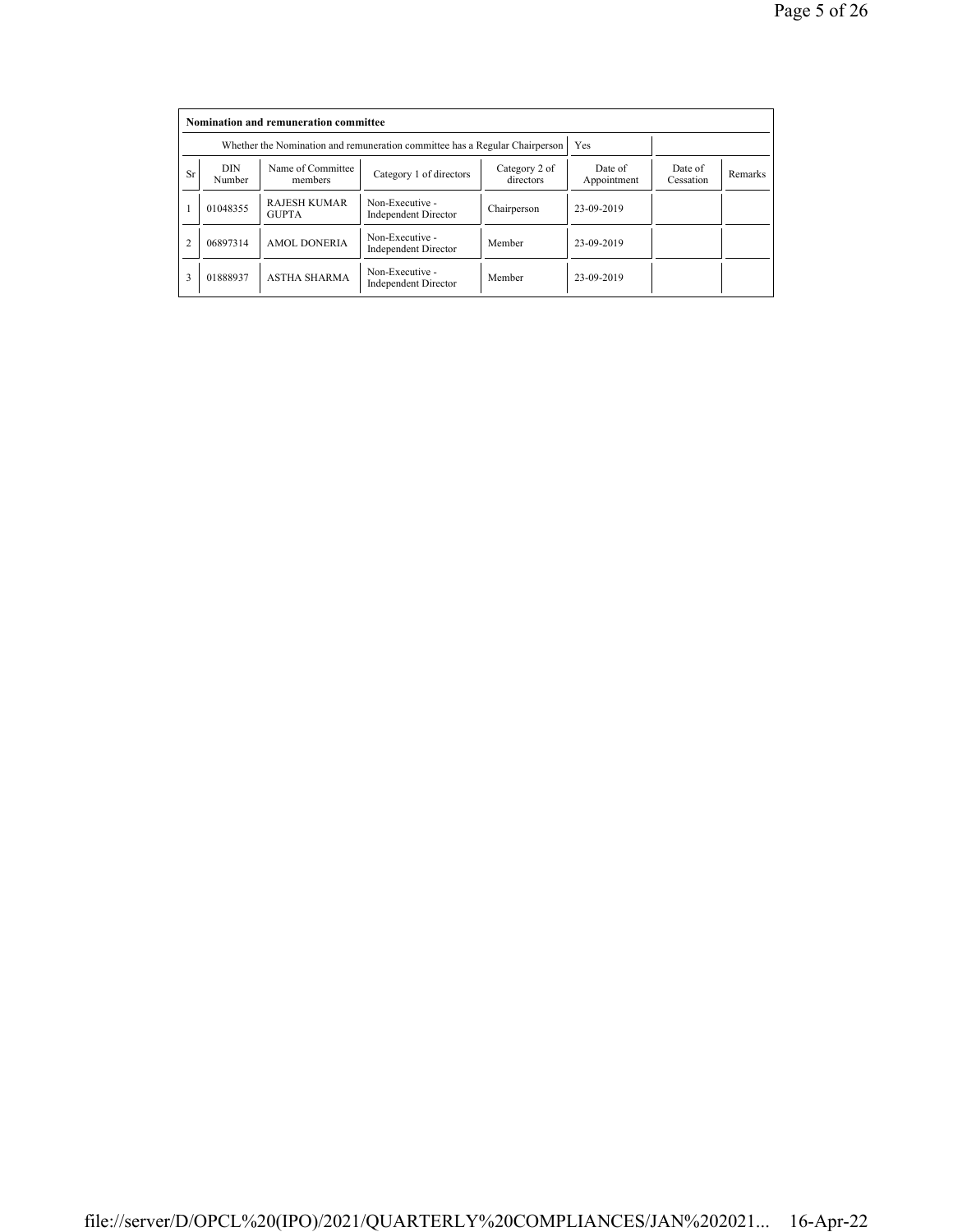|                | <b>Stakeholders Relationship Committee</b> |                                                                           |                                                |                      |              |  |  |  |  |  |  |  |
|----------------|--------------------------------------------|---------------------------------------------------------------------------|------------------------------------------------|----------------------|--------------|--|--|--|--|--|--|--|
|                |                                            | Whether the Stakeholders Relationship Committee has a Regular Chairperson |                                                | Yes                  |              |  |  |  |  |  |  |  |
| <b>Sr</b>      | <b>DIN</b><br>Number                       | Name of Committee<br>members                                              | Date of<br>Appointment                         | Date of<br>Cessation | Remarks      |  |  |  |  |  |  |  |
|                | 06897314                                   | <b>AMOL DONERIA</b>                                                       | Non-Executive -<br><b>Independent Director</b> | Chairperson          | 23-09-2019   |  |  |  |  |  |  |  |
| $\overline{c}$ | 01048355                                   | <b>RAJESH KUMAR</b><br><b>GUPTA</b>                                       | Non-Executive -<br><b>Independent Director</b> | Member               | 23-09-2019   |  |  |  |  |  |  |  |
| 3              | 00095313                                   | <b>ASHOK KUMAR</b><br>GOYAL                                               | <b>Executive Director</b>                      | Member               | $01-09-2019$ |  |  |  |  |  |  |  |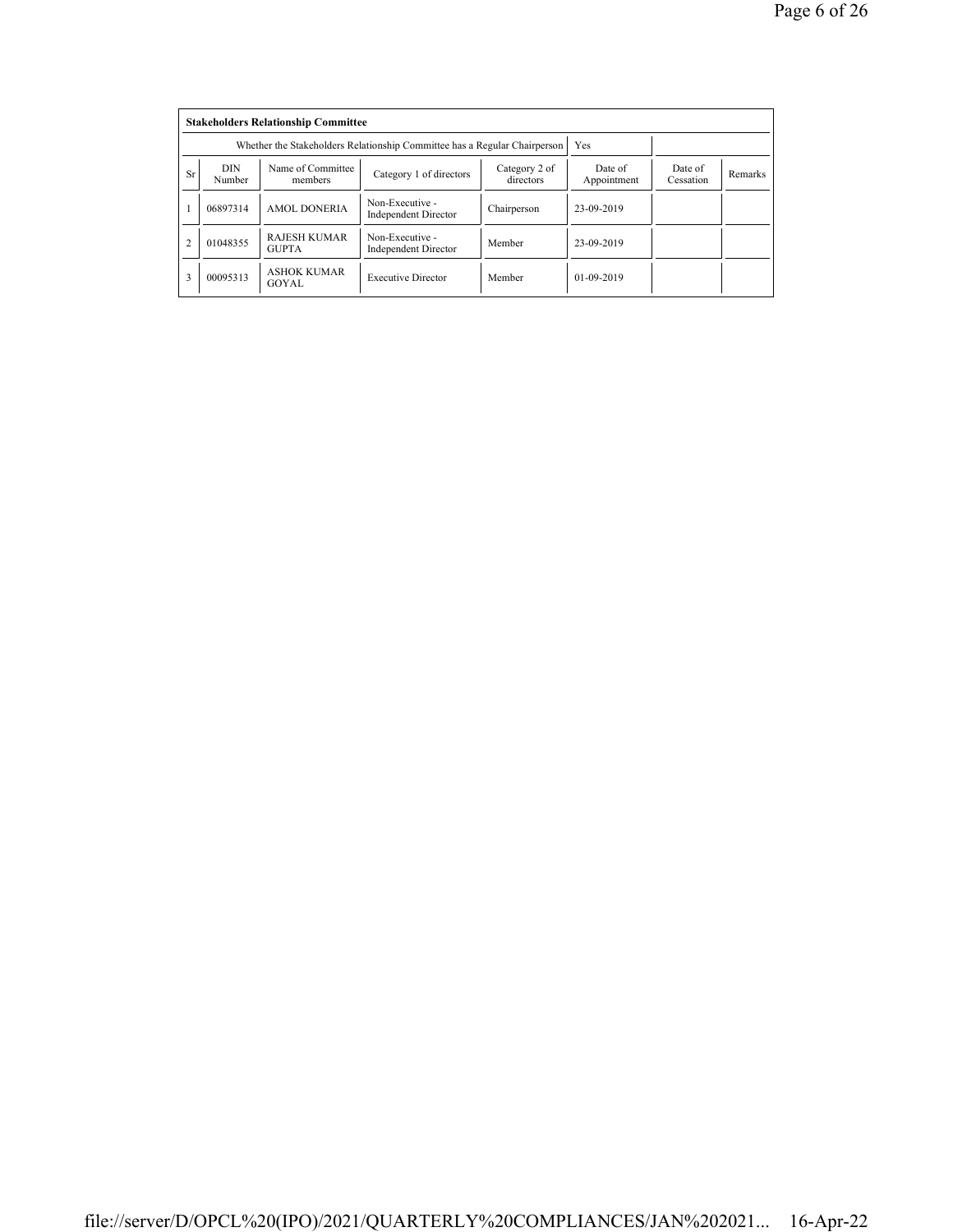|    | <b>Risk Management Committee</b> |                                                                 |                            |                            |                        |                      |         |  |  |  |  |
|----|----------------------------------|-----------------------------------------------------------------|----------------------------|----------------------------|------------------------|----------------------|---------|--|--|--|--|
|    |                                  | Whether the Risk Management Committee has a Regular Chairperson |                            |                            |                        |                      |         |  |  |  |  |
| Sr | DIN<br>Number                    | Name of Committee<br>members                                    | Category 1 of<br>directors | Category 2 of<br>directors | Date of<br>Appointment | Date of<br>Cessation | Remarks |  |  |  |  |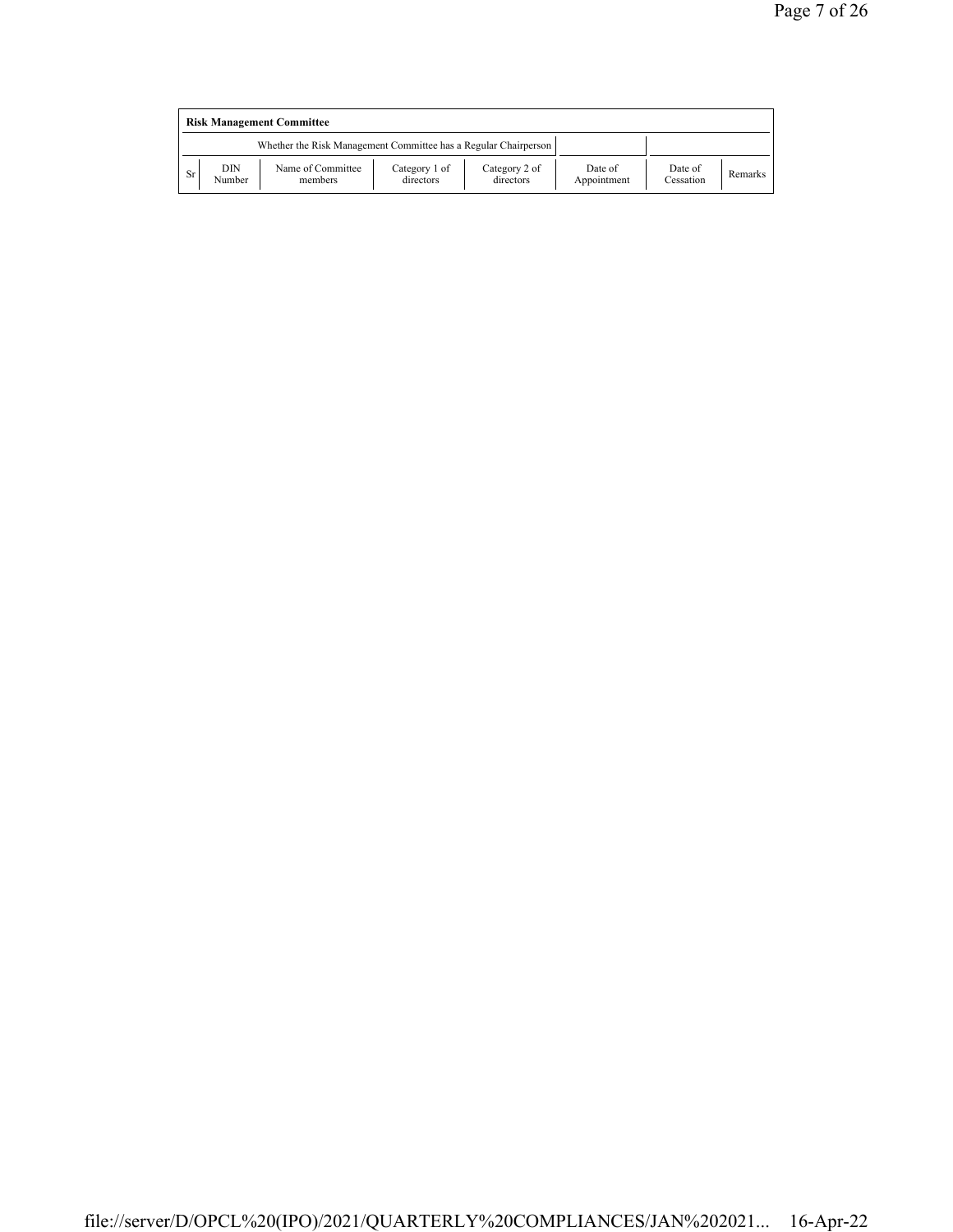|                                                                                 | <b>Corporate Social Responsibility Committee</b> |                              |                            |                            |                        |                      |         |  |  |  |  |
|---------------------------------------------------------------------------------|--------------------------------------------------|------------------------------|----------------------------|----------------------------|------------------------|----------------------|---------|--|--|--|--|
| Whether the Corporate Social Responsibility Committee has a Regular Chairperson |                                                  |                              |                            |                            |                        |                      |         |  |  |  |  |
| Sr                                                                              | DIN<br>Number                                    | Name of Committee<br>members | Category 1 of<br>directors | Category 2 of<br>directors | Date of<br>Appointment | Date of<br>Cessation | Remarks |  |  |  |  |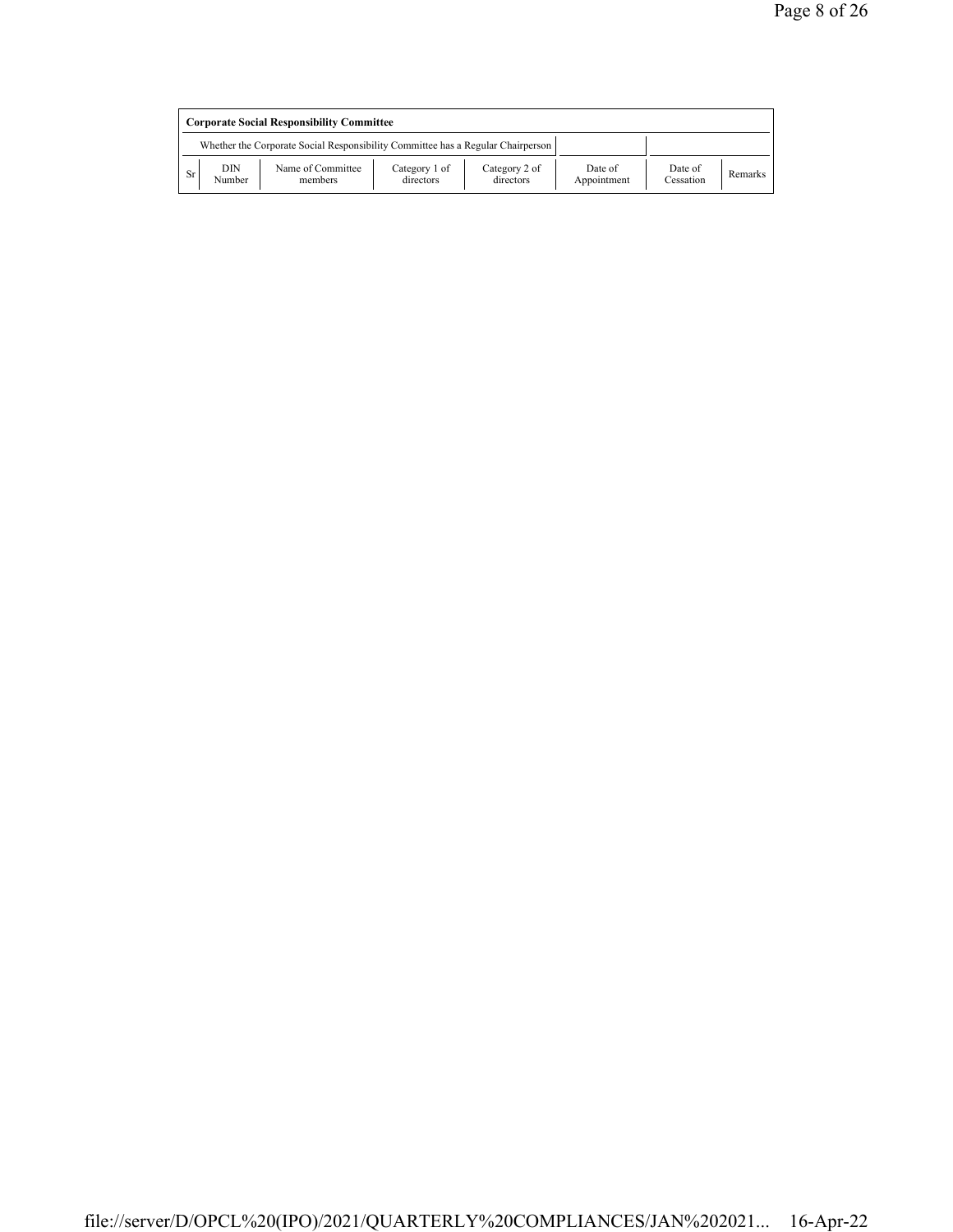|    | <b>Other Committee</b> |                              |                            |                            |                            |         |
|----|------------------------|------------------------------|----------------------------|----------------------------|----------------------------|---------|
| Sr | DIN<br>Number          | Name of Committee<br>members | Name of other<br>committee | Category 1 of<br>directors | Category 2 of<br>directors | Remarks |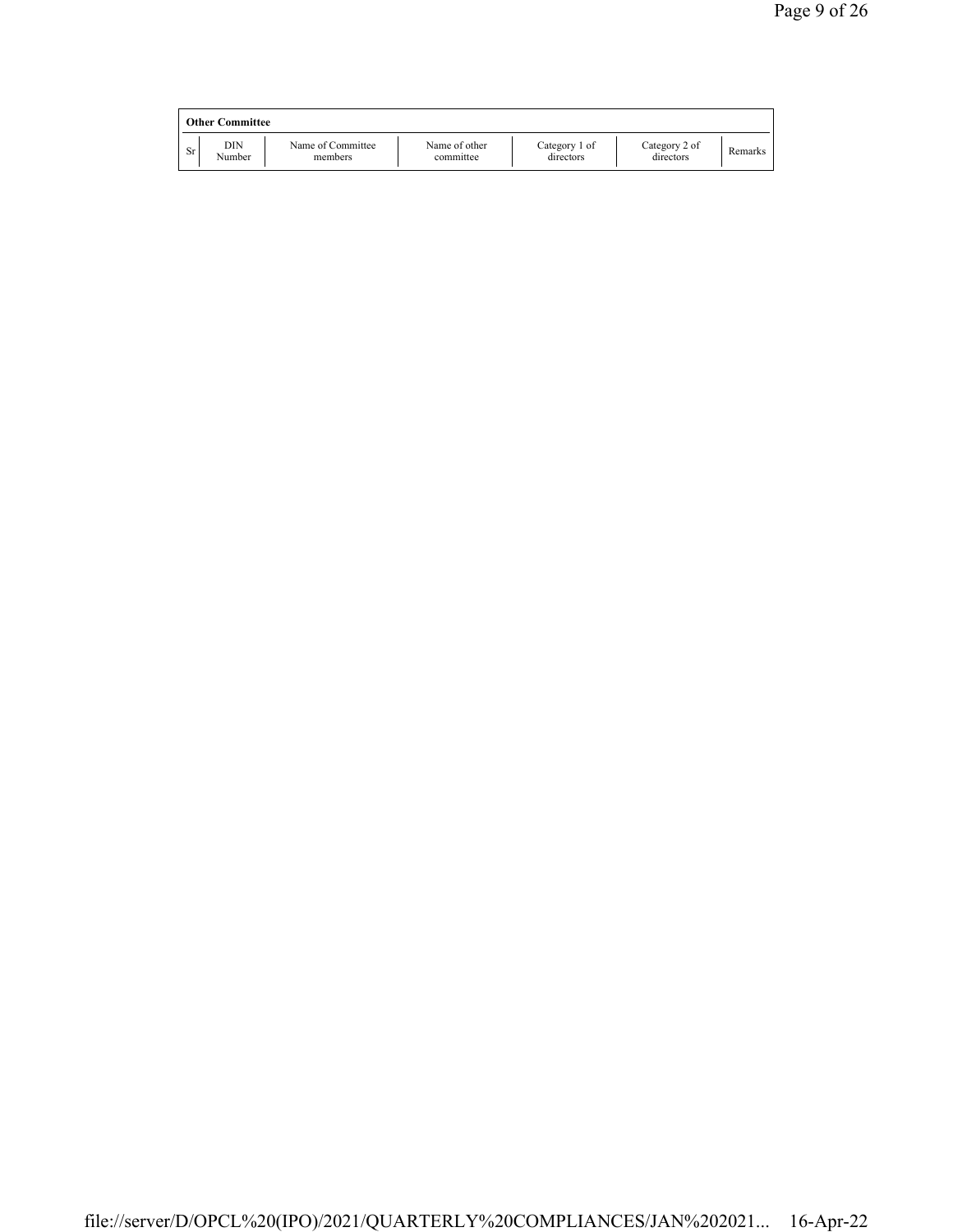|                | <b>Annexure 1</b>                                                   |                                                               |                                                                      |                                       |                                                     |                                           |                                                           |  |  |  |  |  |
|----------------|---------------------------------------------------------------------|---------------------------------------------------------------|----------------------------------------------------------------------|---------------------------------------|-----------------------------------------------------|-------------------------------------------|-----------------------------------------------------------|--|--|--|--|--|
|                | <b>Annexure 1</b>                                                   |                                                               |                                                                      |                                       |                                                     |                                           |                                                           |  |  |  |  |  |
|                | <b>III. Meeting of Board of Directors</b>                           |                                                               |                                                                      |                                       |                                                     |                                           |                                                           |  |  |  |  |  |
|                | Disclosure of notes on meeting of<br>board of directors explanatory |                                                               |                                                                      |                                       |                                                     |                                           |                                                           |  |  |  |  |  |
| <b>Sr</b>      | $Date(s)$ of<br>meeting (if<br>any) in the<br>previous<br>quarter   | $Date(s)$ of<br>meeting (if<br>any) in the<br>current quarter | Maximum gap<br>between any two<br>consecutive (in<br>number of days) | Notes for<br>not<br>providing<br>Date | Whether<br>requirement of<br>Quorum met<br>(Yes/No) | Number of<br><b>Directors</b><br>present* | No. of Independent<br>Directors attending<br>the meeting* |  |  |  |  |  |
|                | 12-11-2020                                                          |                                                               |                                                                      |                                       | Yes                                                 | 3                                         | 3                                                         |  |  |  |  |  |
| $\overline{2}$ |                                                                     | 08-02-2021                                                    | 87                                                                   |                                       | Yes                                                 | 3                                         | 3                                                         |  |  |  |  |  |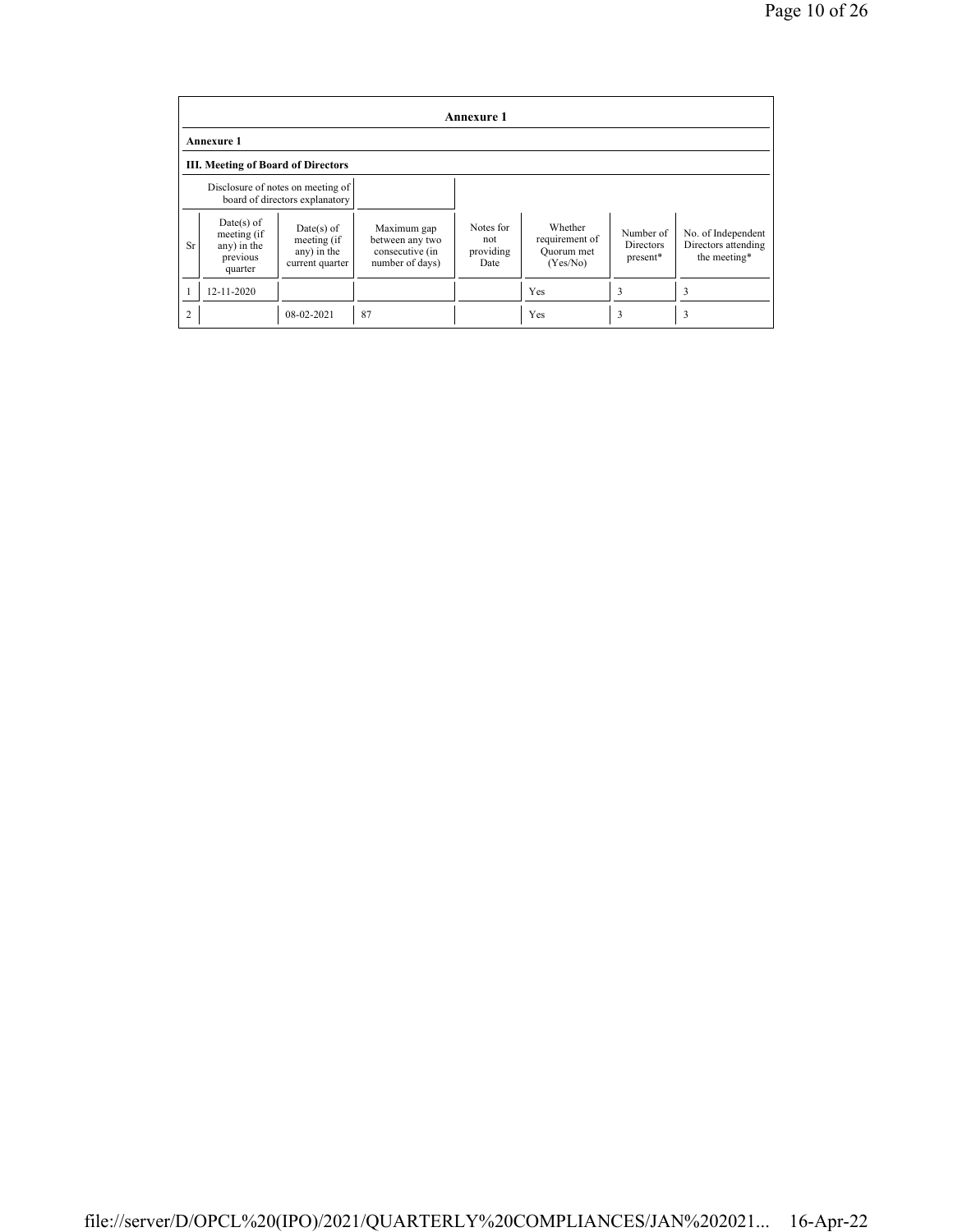|                | <b>Annexure 1</b>                                |                                                                                                                  |                                                                            |                               |                                       |                                                          |                                              |                                                                        |  |  |  |  |
|----------------|--------------------------------------------------|------------------------------------------------------------------------------------------------------------------|----------------------------------------------------------------------------|-------------------------------|---------------------------------------|----------------------------------------------------------|----------------------------------------------|------------------------------------------------------------------------|--|--|--|--|
|                | <b>IV. Meeting of Committees</b>                 |                                                                                                                  |                                                                            |                               |                                       |                                                          |                                              |                                                                        |  |  |  |  |
|                |                                                  |                                                                                                                  |                                                                            |                               |                                       | Disclosure of notes on meeting of committees explanatory |                                              |                                                                        |  |  |  |  |
| Sr             | Name of<br>Committee                             | $Date(s)$ of meeting<br>(Enter dates of<br>Previous quarter<br>and Current quarter<br>in chronological<br>order) | Maximum gap<br>between any<br>two<br>consecutive (in<br>number of<br>days) | Name of<br>other<br>committee | Reson for<br>not<br>providing<br>date | Whether<br>requirement<br>of Quorum<br>met (Yes/No)      | Number<br>of<br><b>Directors</b><br>present* | No. of<br>Independent<br><b>Directors</b><br>attending the<br>meeting* |  |  |  |  |
| $\mathbf{1}$   | Audit<br>Committee                               | 09-11-2020                                                                                                       |                                                                            |                               |                                       | Yes                                                      | 3                                            | 3                                                                      |  |  |  |  |
| $\overline{c}$ | Nomination<br>and<br>remuneration<br>committee   | $09 - 11 - 2020$                                                                                                 |                                                                            |                               |                                       | Yes                                                      | 3                                            | 3                                                                      |  |  |  |  |
| 3              | <b>Stakeholders</b><br>Relationship<br>Committee | 09-11-2020                                                                                                       |                                                                            |                               |                                       | Yes                                                      | 3                                            | 3                                                                      |  |  |  |  |
| $\overline{4}$ | Audit<br>Committee                               | 08-02-2021                                                                                                       | 90                                                                         |                               |                                       | Yes                                                      | 1                                            | 2                                                                      |  |  |  |  |
| 5              | Nomination<br>and<br>remuneration<br>committee   | 08-02-2021                                                                                                       |                                                                            |                               |                                       | Yes                                                      | $\mathbf{0}$                                 | 3                                                                      |  |  |  |  |
| 6              | <b>Stakeholders</b><br>Relationship<br>Committee | 08-02-2021                                                                                                       |                                                                            |                               |                                       | Yes                                                      | 1                                            | $\overline{c}$                                                         |  |  |  |  |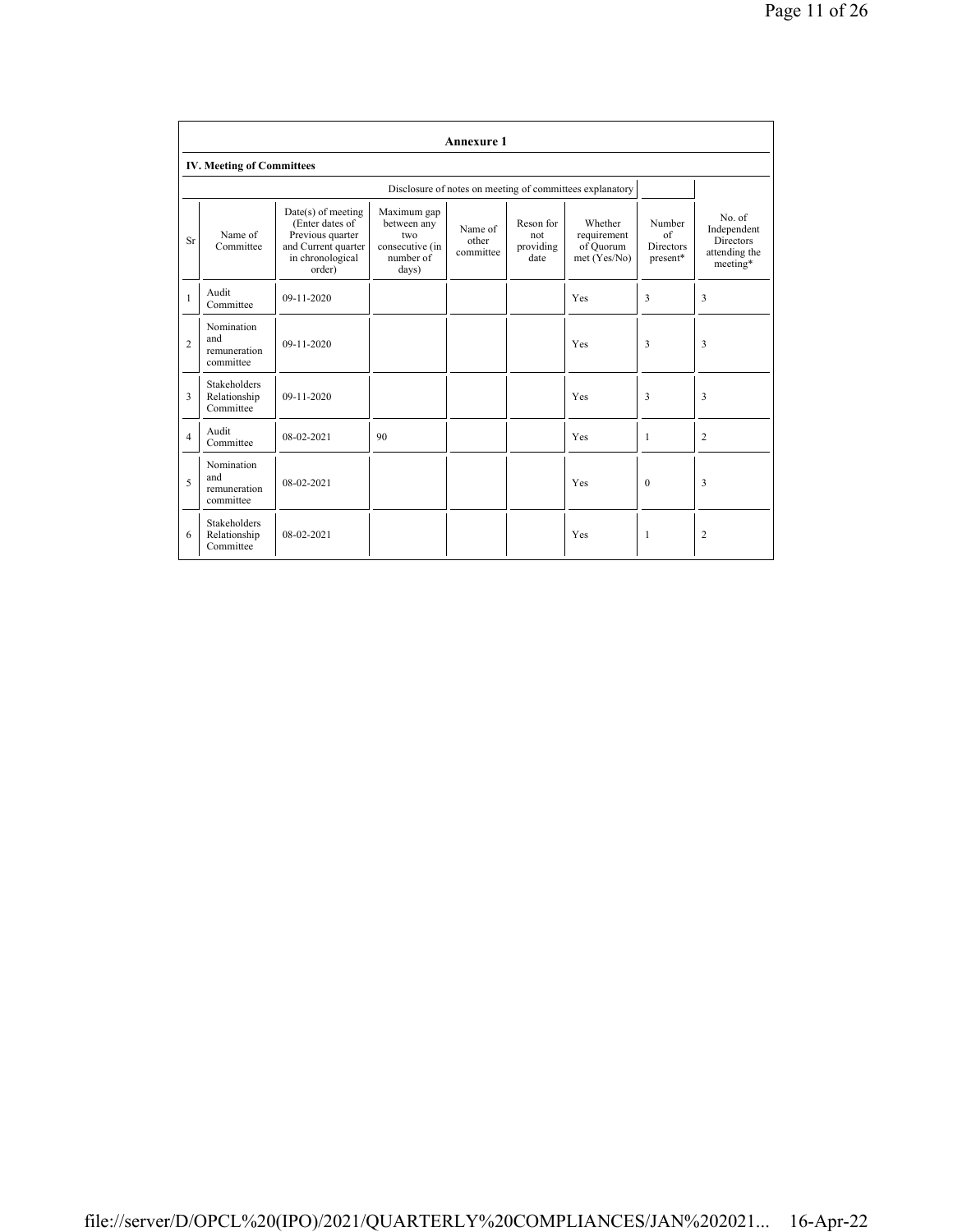|                | <b>Annexure 1</b>                                |                                                                                                                  |                                                                             |                               |                                       |                                                     |                                       |                                                                        |  |  |  |  |
|----------------|--------------------------------------------------|------------------------------------------------------------------------------------------------------------------|-----------------------------------------------------------------------------|-------------------------------|---------------------------------------|-----------------------------------------------------|---------------------------------------|------------------------------------------------------------------------|--|--|--|--|
|                | <b>IV. Meeting of Committees</b>                 |                                                                                                                  |                                                                             |                               |                                       |                                                     |                                       |                                                                        |  |  |  |  |
| <b>Sr</b>      | Name of<br>Committee                             | $Date(s)$ of meeting<br>(Enter dates of<br>Previous quarter<br>and Current quarter<br>in chronological<br>order) | Maximum gap<br>between any<br>two.<br>consecutive (in<br>number of<br>days) | Name of<br>other<br>committee | Reson for<br>not<br>providing<br>date | Whether<br>requirement<br>of Quorum<br>met (Yes/No) | Number<br>of<br>Directors<br>present* | No. of<br>Independent<br><b>Directors</b><br>attending the<br>meeting* |  |  |  |  |
| $\overline{7}$ | <b>Stakeholders</b><br>Relationship<br>Committee | 05-03-2021                                                                                                       | 24                                                                          |                               |                                       | Yes                                                 |                                       | 2                                                                      |  |  |  |  |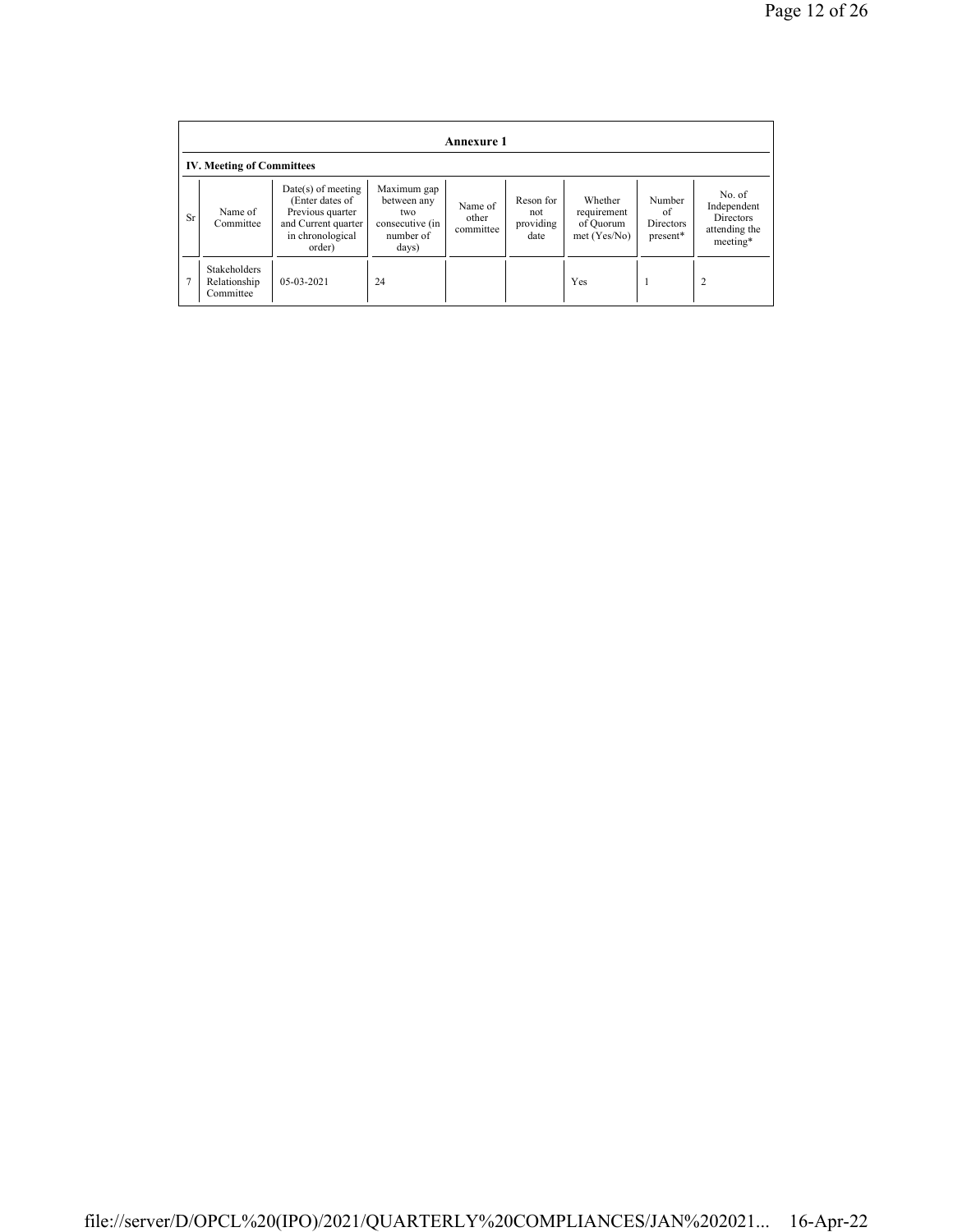|           | Annexure 1                                                                                                |                                  |                                                                    |  |  |  |
|-----------|-----------------------------------------------------------------------------------------------------------|----------------------------------|--------------------------------------------------------------------|--|--|--|
|           | <b>V. Related Party Transactions</b>                                                                      |                                  |                                                                    |  |  |  |
| <b>Sr</b> | Subject                                                                                                   | Compliance status<br>(Yes/No/NA) | If status is "No" details of non-<br>compliance may be given here. |  |  |  |
|           | Whether prior approval of audit committee obtained                                                        | Yes                              |                                                                    |  |  |  |
|           | Whether shareholder approval obtained for material RPT                                                    | NA                               |                                                                    |  |  |  |
| 3         | Whether details of RPT entered into pursuant to omnibus<br>approval have been reviewed by Audit Committee | Yes                              |                                                                    |  |  |  |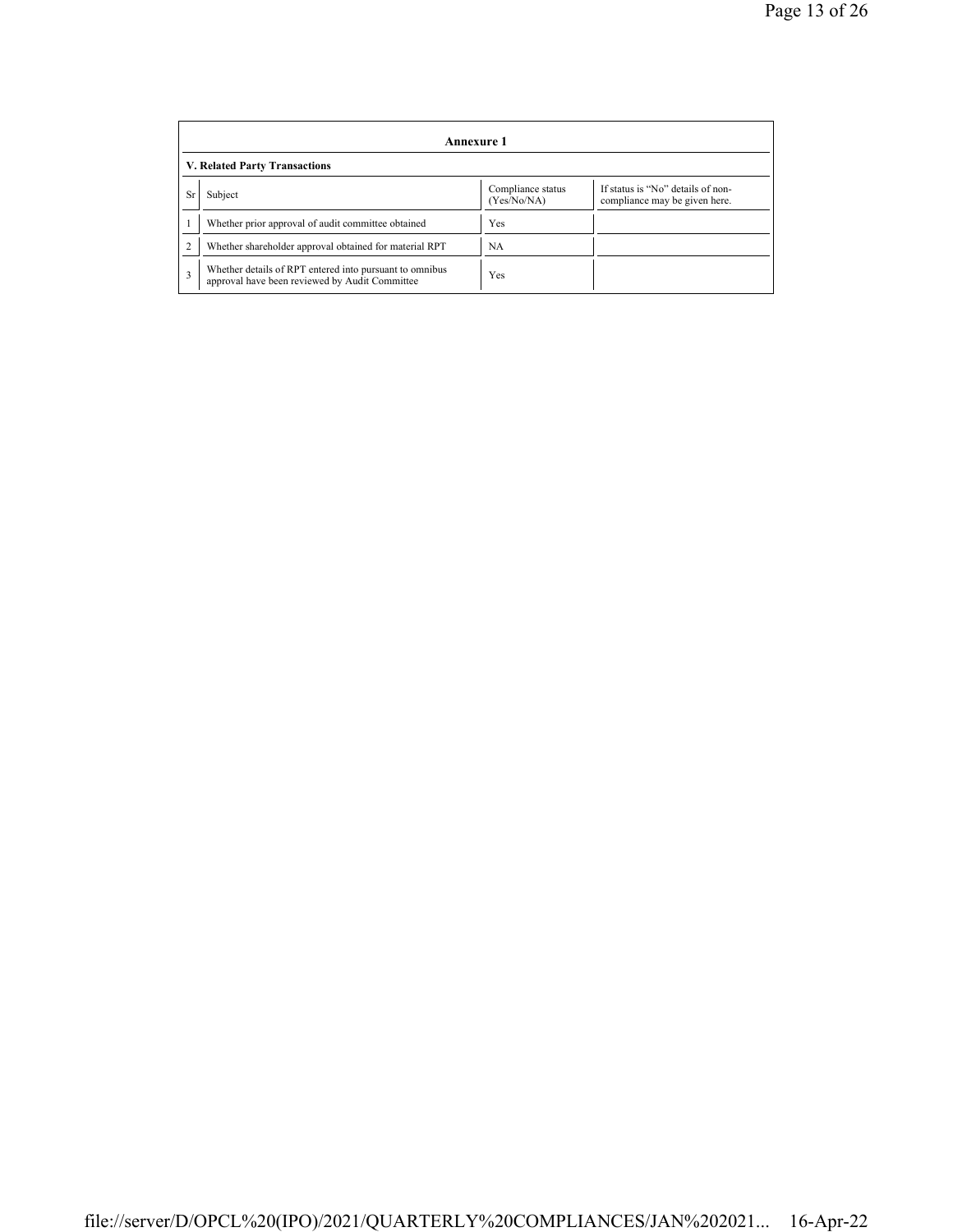|                | Annexure 1                                                                                                                                                                                                      |                               |  |  |  |  |
|----------------|-----------------------------------------------------------------------------------------------------------------------------------------------------------------------------------------------------------------|-------------------------------|--|--|--|--|
|                | <b>VI. Affirmations</b>                                                                                                                                                                                         |                               |  |  |  |  |
| Sr             | Subject                                                                                                                                                                                                         | Compliance status<br>(Yes/No) |  |  |  |  |
|                | The composition of Board of Directors is in terms of SEBI (Listing obligations and disclosure requirements)<br>Regulations, 2015                                                                                | Yes                           |  |  |  |  |
| $\mathfrak{D}$ | The composition of the following committees is in terms of SEBI(Listing obligations and disclosure<br>requirements) Regulations, 2015 a. Audit Committee                                                        | <b>Yes</b>                    |  |  |  |  |
| 3              | The composition of the following committees is in terms of SEBI(Listing obligations and disclosure<br>requirements) Regulations, 2015. b. Nomination & remuneration committee                                   | <b>Yes</b>                    |  |  |  |  |
| $\overline{4}$ | The composition of the following committees is in terms of SEBI(Listing obligations and disclosure<br>requirements) Regulations, 2015. c. Stakeholders relationship committee                                   | Yes                           |  |  |  |  |
| 5              | The composition of the following committees is in terms of SEBI(Listing obligations and disclosure<br>requirements) Regulations, 2015. d. Risk management committee (applicable to the top 500 listed entities) | <b>NA</b>                     |  |  |  |  |
| 6              | The committee members have been made aware of their powers, role and responsibilities as specified in SEBI<br>(Listing obligations and disclosure requirements) Regulations, 2015.                              | Yes                           |  |  |  |  |
| $\overline{7}$ | The meetings of the board of directors and the above committees have been conducted in the manner as<br>specified in SEBI (Listing obligations and disclosure requirements) Regulations, 2015.                  | Yes                           |  |  |  |  |
| 8              | This report and/or the report submitted in the previous quarter has been placed before Board of Directors.                                                                                                      | Yes                           |  |  |  |  |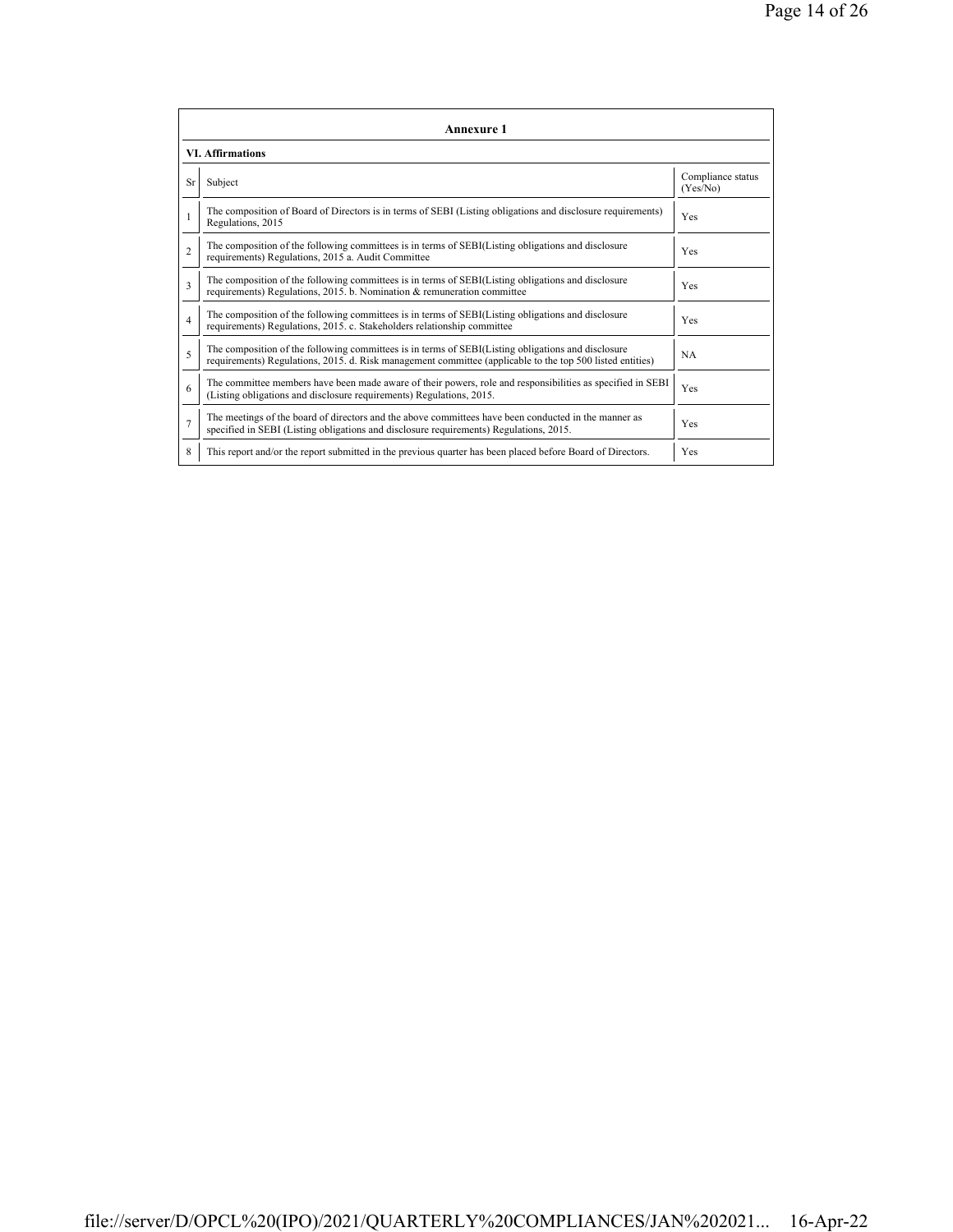| Annexure 1 |                   |                    |  |
|------------|-------------------|--------------------|--|
| <b>Sr</b>  | Subject           | Compliance status  |  |
|            | Name of signatory | OM PRAKASH AGARWAL |  |
|            | Designation       | Managing Director  |  |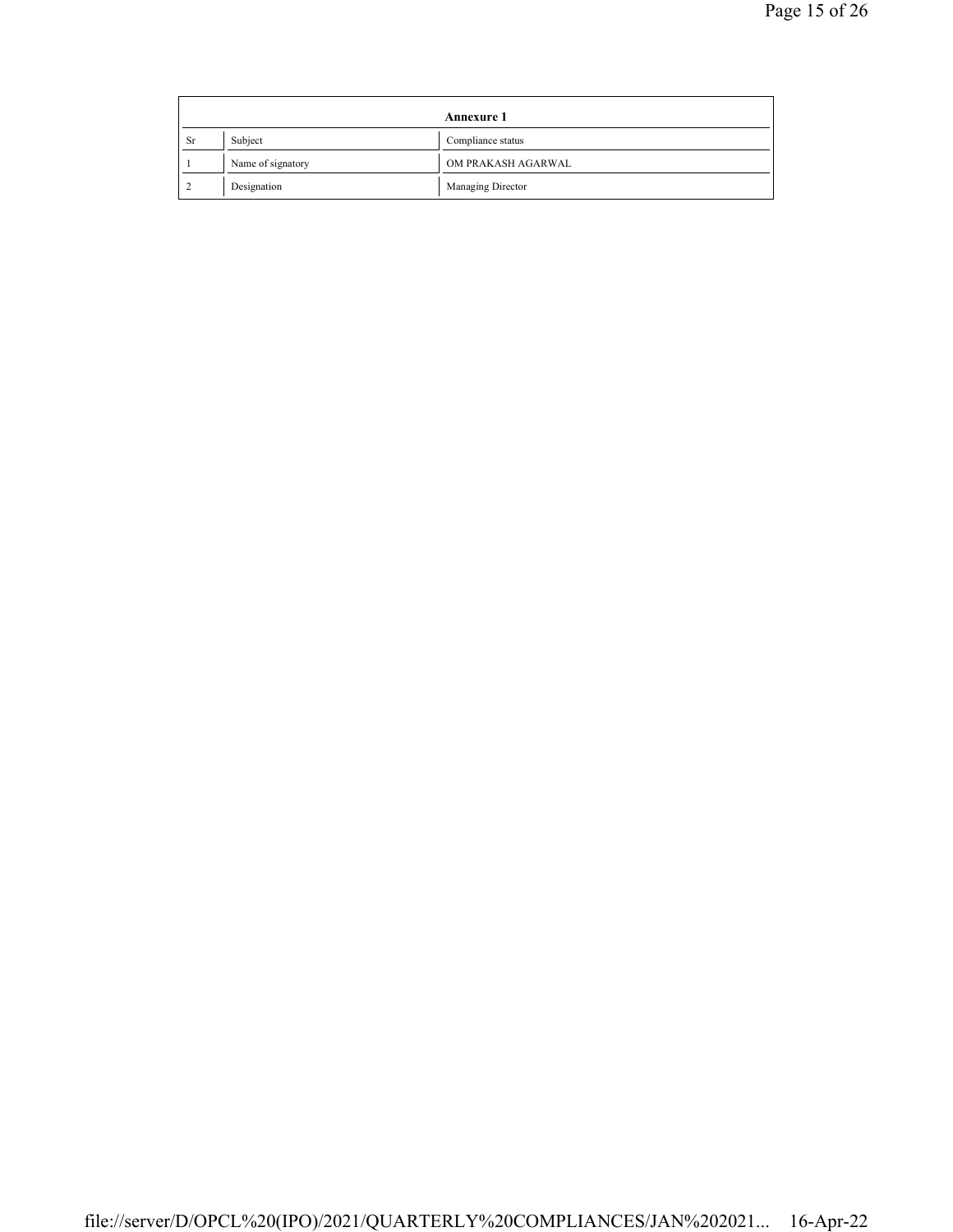|                | <b>Annexure II</b>                                                                                              |                                  |                                                                    |                     |  |
|----------------|-----------------------------------------------------------------------------------------------------------------|----------------------------------|--------------------------------------------------------------------|---------------------|--|
|                | Annexure II to be submitted by listed entity at the end of the financial year (for the whole of financial year) |                                  |                                                                    |                     |  |
|                | I. Disclosure on website in terms of Listing Regulations                                                        |                                  |                                                                    |                     |  |
| Sr             | Item                                                                                                            | Compliance status<br>(Yes/No/NA) | If status is "No" details of non-<br>compliance may be given here. | Web address         |  |
| 1              | Details of business                                                                                             | Yes                              |                                                                    | www.opchainsltd.com |  |
| $\overline{c}$ | Terms and conditions of appointment of<br>independent directors                                                 | Yes                              |                                                                    | www.opchainsltd.com |  |
| $\mathbf{3}$   | Composition of various committees of<br>board of directors                                                      | Yes                              |                                                                    | www.opchainsltd.com |  |
| $\overline{4}$ | Code of conduct of board of directors and<br>senior management personnel                                        | Yes                              |                                                                    | www.opchainsltd.com |  |
| 5              | Details of establishment of vigil<br>mechanism/ Whistle Blower policy                                           | Yes                              |                                                                    | www.opchainsltd.com |  |
| 6              | Criteria of making payments to non-<br>executive directors                                                      | Yes                              |                                                                    | www.opchainsltd.com |  |
| $\overline{7}$ | Policy on dealing with related party<br>transactions                                                            | Yes                              |                                                                    | www.opchainsltd.com |  |
| 8              | Policy for determining 'material'<br>subsidiaries                                                               | Yes                              |                                                                    | www.opchainsltd.com |  |
| $\mathbf Q$    | Details of familiarization programmes<br>imparted to independent directors                                      | Yes                              |                                                                    | www.opchainsltd.com |  |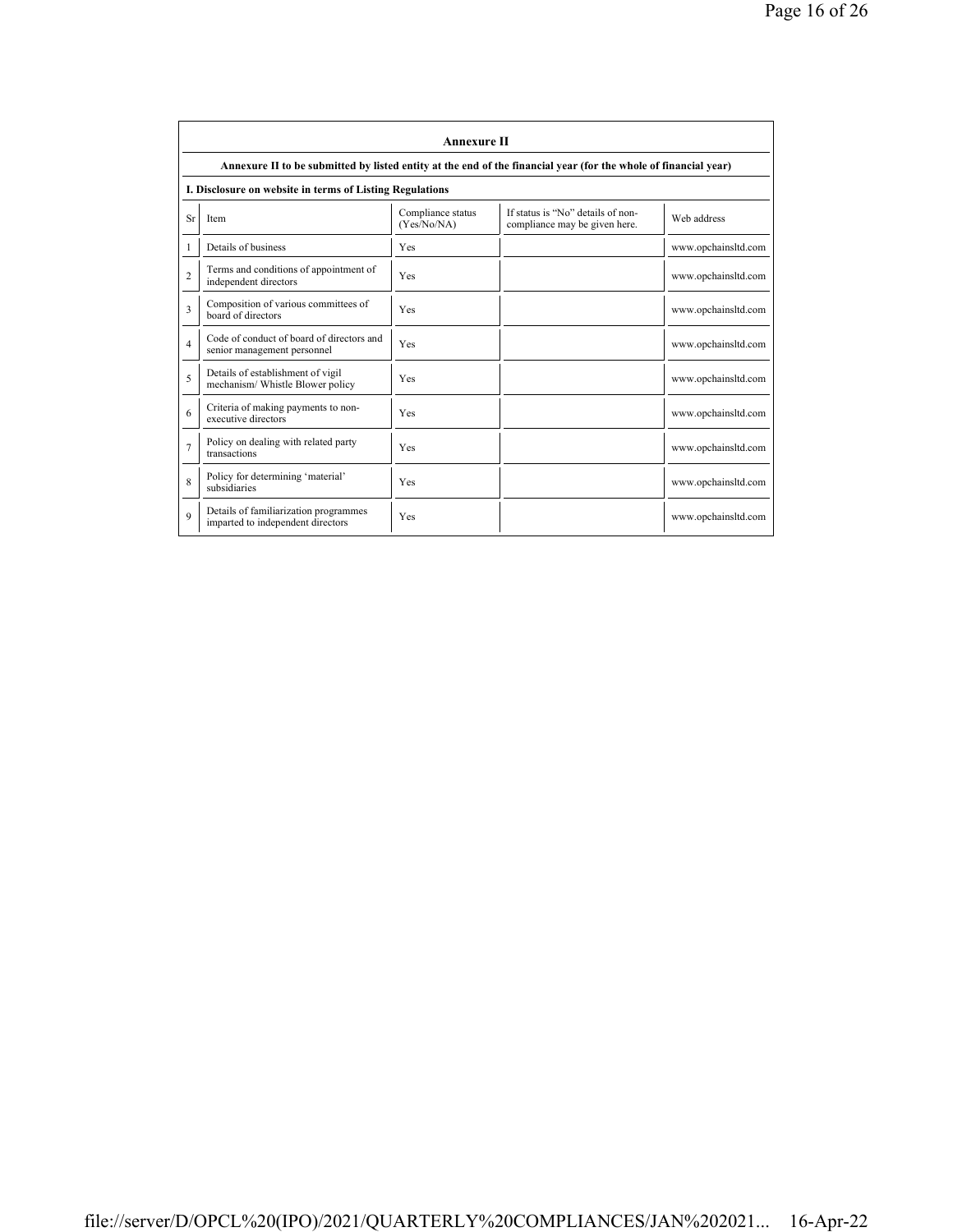|           | <b>Annexure II</b>                                                                                                                                                                              |                                  |                                                                      |                     |  |
|-----------|-------------------------------------------------------------------------------------------------------------------------------------------------------------------------------------------------|----------------------------------|----------------------------------------------------------------------|---------------------|--|
|           | Annexure II to be submitted by listed entity at the end of the financial year (for the whole of financial year)                                                                                 |                                  |                                                                      |                     |  |
|           | I. Disclosure on website in terms of Listing Regulations                                                                                                                                        |                                  |                                                                      |                     |  |
| <b>Sr</b> | Item                                                                                                                                                                                            | Compliance status<br>(Yes/No/NA) | If status is "No" details<br>of non-compliance may<br>be given here. | Web address         |  |
| 10        | Contact information of the designated officials of the<br>listed entity who are responsible for assisting and handling<br>investor grievances                                                   | Yes                              |                                                                      | www.opchainsltd.com |  |
| 11        | email address for grievance redressal and other relevant<br>details                                                                                                                             | Yes                              |                                                                      | www.opchainsltd.com |  |
| 12        | Financial results                                                                                                                                                                               | Yes                              |                                                                      | www.opchainsltd.com |  |
| 13        | Shareholding pattern                                                                                                                                                                            | Yes                              |                                                                      | www.opchainsltd.com |  |
| 14        | Details of agreements entered into with the media<br>companies and/or their associates                                                                                                          | <b>NA</b>                        |                                                                      |                     |  |
| 15        | Schedule of analyst or institutional investor meet and<br>presentations made by the listed entity to analysts or<br>institutional investors simultaneously with submission to<br>stock exchange | <b>NA</b>                        |                                                                      |                     |  |
| 16        | New name and the old name of the listed entity                                                                                                                                                  | <b>NA</b>                        |                                                                      |                     |  |
| 17        | Advertisements as per regulation 47 (1)                                                                                                                                                         | <b>NA</b>                        |                                                                      |                     |  |
| 18        | Credit rating or revision in credit rating obtained                                                                                                                                             | <b>NA</b>                        |                                                                      |                     |  |
| 19        | Separate audited financial statements of each subsidiary of<br>the listed entity in respect of a relevant financial year                                                                        | NA                               |                                                                      |                     |  |
| 20        | Whether company has provided information under<br>separate section on its website as per Regulation $46(2)$                                                                                     | Yes                              |                                                                      | www.opchainsltd.com |  |
| 21        | Materiality Policy as per Regulation 30                                                                                                                                                         | Yes                              |                                                                      | www.opchainsltd.com |  |
| 22        | Dividend Distribution policy as per Regulation 43A (as<br>applicable)                                                                                                                           | <b>Yes</b>                       |                                                                      | www.opchainsltd.com |  |
| 23        | It is certified that these contents on the website of the<br>listed entity are correct                                                                                                          | Yes                              |                                                                      | www.opchainsltd.com |  |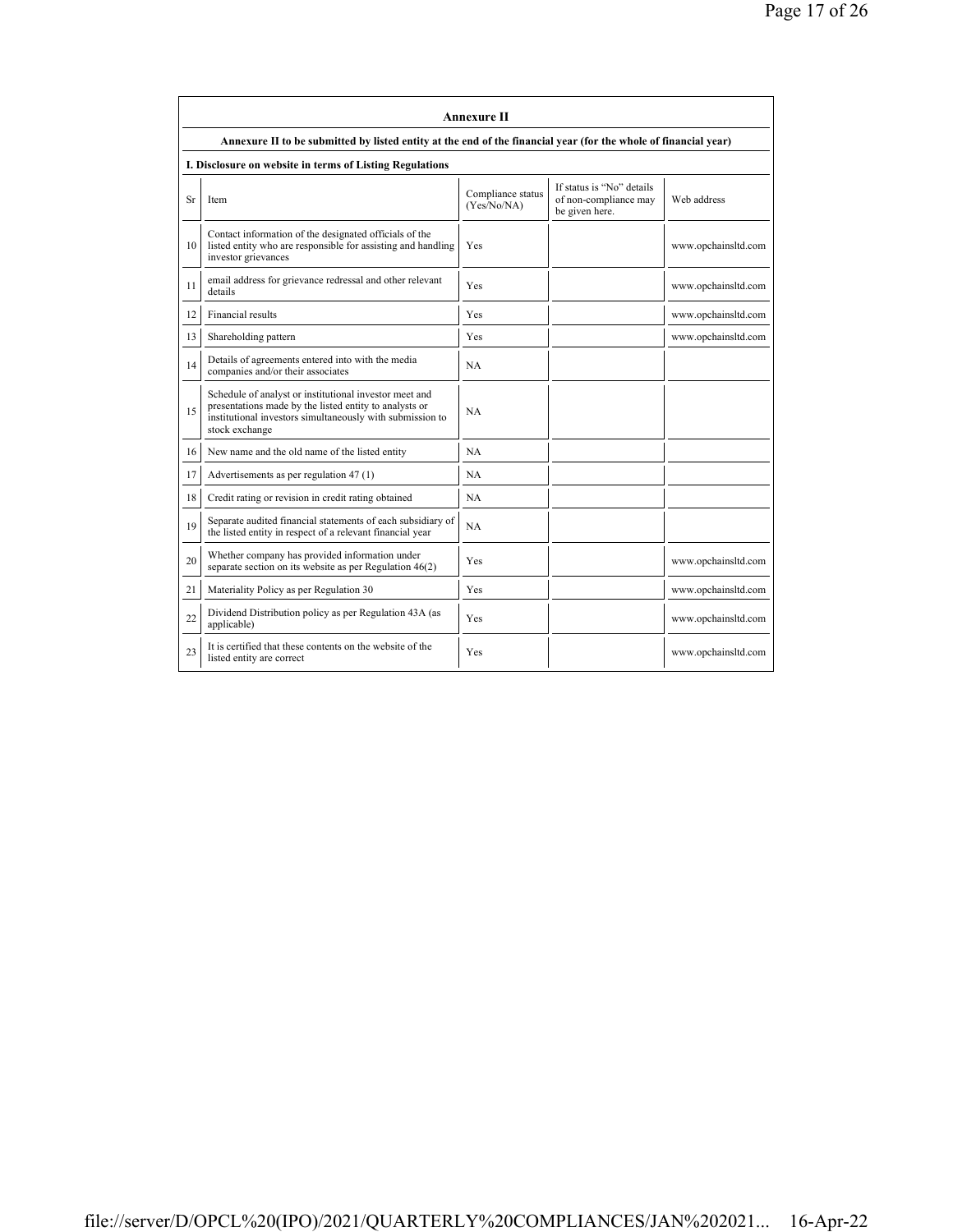|                | <b>Annexure II</b>                                                                                                      |                           |                                  |                                                                    |  |  |
|----------------|-------------------------------------------------------------------------------------------------------------------------|---------------------------|----------------------------------|--------------------------------------------------------------------|--|--|
|                | <b>II. Annual Affirmations</b>                                                                                          |                           |                                  |                                                                    |  |  |
| <b>Sr</b>      | Particulars                                                                                                             | Regulation<br>Number      | Compliance status<br>(Yes/No/NA) | If status is "No" details of non-<br>compliance may be given here. |  |  |
| 1              | Independent director(s) have been appointed in terms<br>of specified criteria of 'independence' and/or<br>'eligibility' | 16(1)(b) & 25<br>(6)      | Yes                              |                                                                    |  |  |
| $\overline{c}$ | Board composition                                                                                                       | 17(1), 17(1A)<br>& 17(1B) | Yes                              |                                                                    |  |  |
| 3              | Meeting of Board of directors                                                                                           | 17(2)                     | Yes                              |                                                                    |  |  |
| $\overline{4}$ | Quorum of Board meeting                                                                                                 | 17(2A)                    | Yes                              |                                                                    |  |  |
| 5              | Review of Compliance Reports                                                                                            | 17(3)                     | Yes                              |                                                                    |  |  |
| 6              | Plans for orderly succession for appointments                                                                           | 17(4)                     | Yes                              |                                                                    |  |  |
| 7              | Code of Conduct                                                                                                         | 17(5)                     | Yes                              |                                                                    |  |  |
| 8              | Fees/compensation                                                                                                       | 17(6)                     | Yes                              |                                                                    |  |  |
| 9              | Minimum Information                                                                                                     | 17(7)                     | Yes                              |                                                                    |  |  |
| 10             | Compliance Certificate                                                                                                  | 17(8)                     | Yes                              |                                                                    |  |  |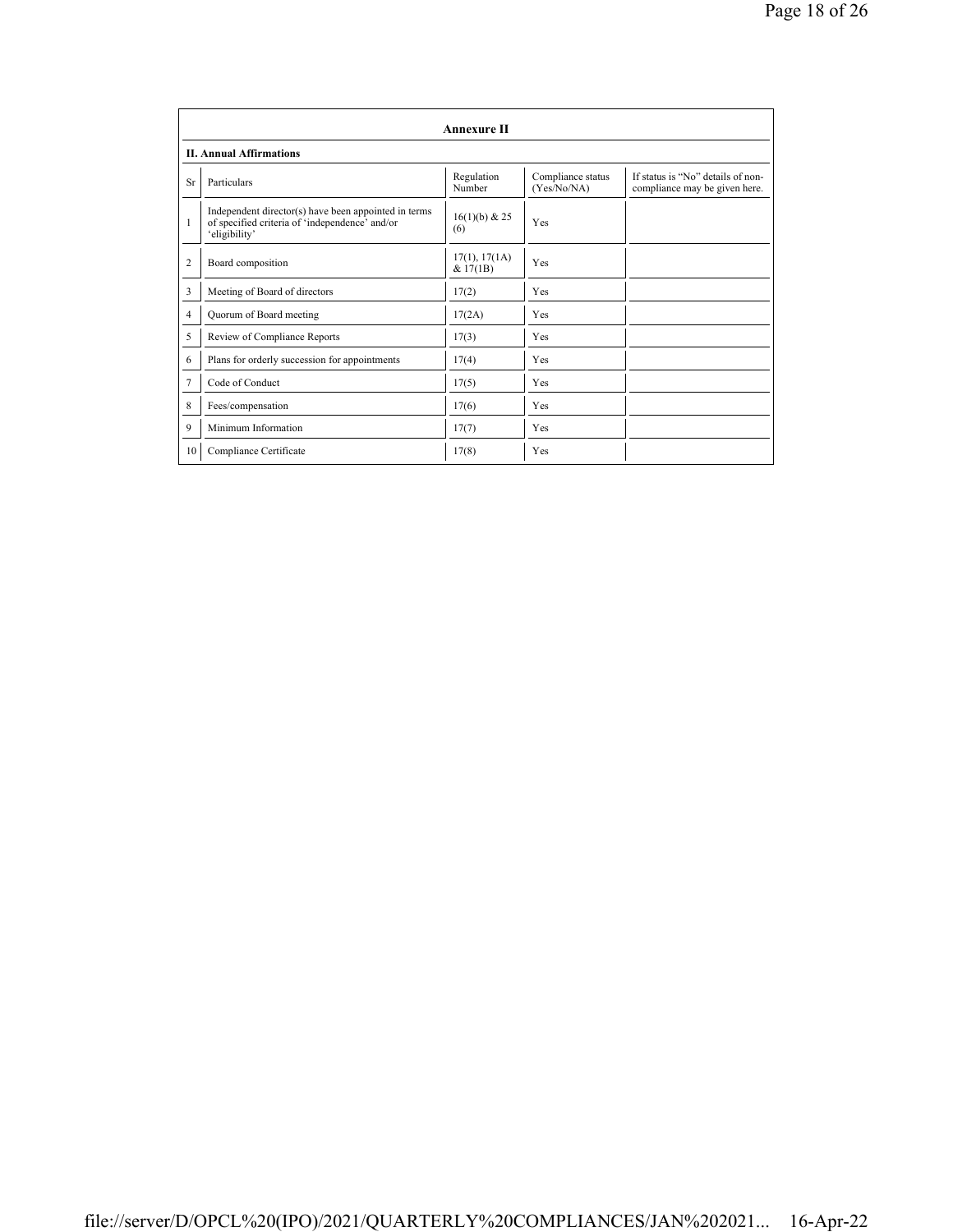|           | Annexure II                                                |                            |                                  |                                                                    |  |
|-----------|------------------------------------------------------------|----------------------------|----------------------------------|--------------------------------------------------------------------|--|
|           | <b>II. Annual Affirmations</b>                             |                            |                                  |                                                                    |  |
| <b>Sr</b> | Particulars                                                | Regulation<br>Number       | Compliance status<br>(Yes/No/NA) | If status is "No" details of non-<br>compliance may be given here. |  |
| 11        | Risk Assessment & Management                               | 17(9)                      | Yes                              |                                                                    |  |
| 12        | Performance Evaluation of Independent<br><b>Directors</b>  | 17(10)                     | Yes                              |                                                                    |  |
| 13        | Recommendation of Board                                    | 17(11)                     | Yes                              |                                                                    |  |
| 14        | Maximum number of Directorships                            | 17A                        | Yes                              |                                                                    |  |
| 15        | Composition of Audit Committee                             | 18(1)                      | Yes                              |                                                                    |  |
| 16        | Meeting of Audit Committee                                 | 18(2)                      | Yes                              |                                                                    |  |
| 17        | Composition of nomination &<br>remuneration committee      | 19(1) & (2)                | Yes                              |                                                                    |  |
| 18        | Ouorum of Nomination and Remuneration<br>Committee meeting | 19(2A)                     | Yes                              |                                                                    |  |
| 19        | Meeting of Nomination and Remuneration<br>Committee        | 19(3A)                     | Yes                              |                                                                    |  |
| 20        | Composition of Stakeholder Relationship<br>Committee       | $20(1), 20(2)$ &<br>20(2A) | Yes                              |                                                                    |  |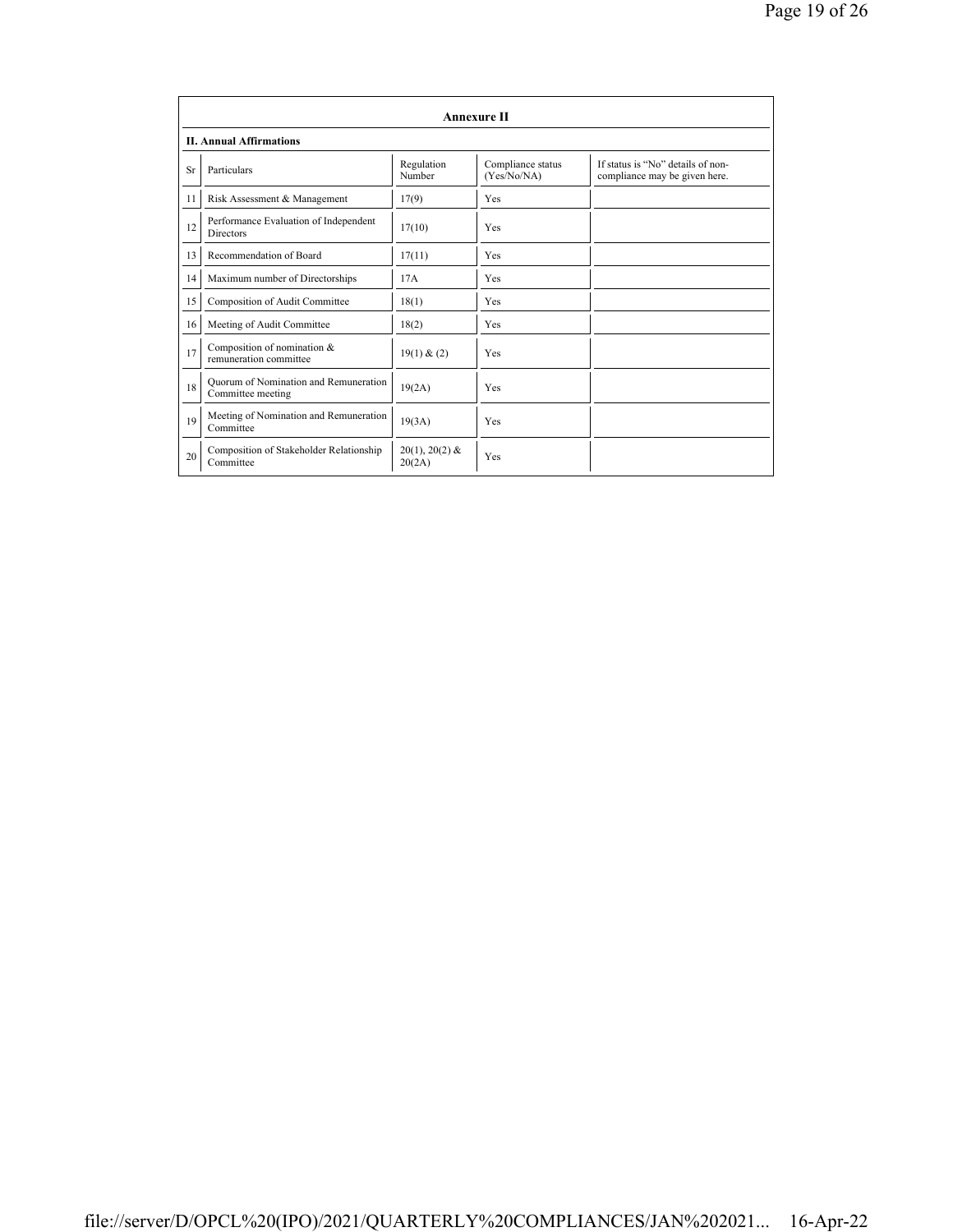|           | Annexure II                                                                            |                                                 |                                  |                                                                    |  |  |
|-----------|----------------------------------------------------------------------------------------|-------------------------------------------------|----------------------------------|--------------------------------------------------------------------|--|--|
|           | <b>II. Annual Affirmations</b>                                                         |                                                 |                                  |                                                                    |  |  |
| <b>Sr</b> | Particulars                                                                            | Regulation<br>Number                            | Compliance status<br>(Yes/No/NA) | If status is "No" details of non-<br>compliance may be given here. |  |  |
| 21        | Meeting of Stakeholders Relationship<br>Committee                                      | 20(3A)                                          | Yes                              |                                                                    |  |  |
| 22        | Composition and role of risk management<br>committee                                   | 21(1), (2), (3), (4)                            | <b>NA</b>                        |                                                                    |  |  |
| 23        | Meeting of Risk Management Committee                                                   | 21(3A)                                          | <b>NA</b>                        |                                                                    |  |  |
| 24        | Vigil Mechanism                                                                        | 22                                              | Yes                              |                                                                    |  |  |
| 25        | Policy for related party Transaction                                                   | $23(1)$ , $(1A)$ , $(5)$ , $(6)$ ,<br>(7) & (8) | Yes                              |                                                                    |  |  |
| 26        | Prior or Omnibus approval of Audit<br>Committee for all related party transactions     | 23(2), (3)                                      | Yes                              |                                                                    |  |  |
| 27        | Approval for material related party<br>transactions                                    | 23(4)                                           | Yes                              |                                                                    |  |  |
| 28        | Disclosure of related party transactions on<br>consolidated basis                      | 23(9)                                           | <b>NA</b>                        |                                                                    |  |  |
| 29        | Composition of Board of Directors of unlisted<br>material Subsidiary                   | 24(1)                                           | <b>NA</b>                        |                                                                    |  |  |
| 30        | Other Corporate Governance requirements<br>with respect to subsidiary of listed entity | $24(2),(3),(4),(5)$ &<br>(6)                    | <b>NA</b>                        |                                                                    |  |  |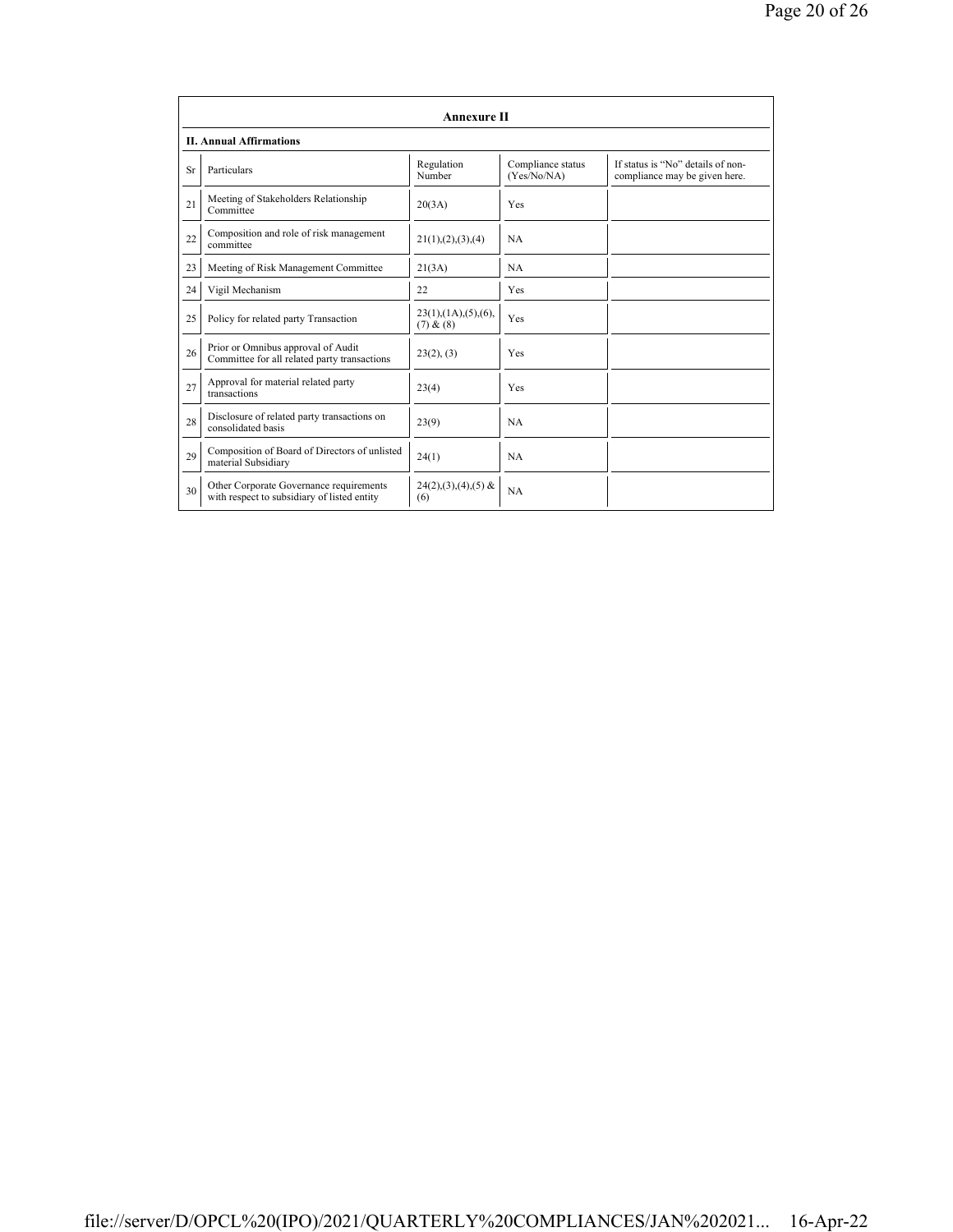|    | <b>Annexure II</b>                                                                                                      |                      |                                  |                                                                    |  |  |
|----|-------------------------------------------------------------------------------------------------------------------------|----------------------|----------------------------------|--------------------------------------------------------------------|--|--|
|    | <b>II. Annual Affirmations</b>                                                                                          |                      |                                  |                                                                    |  |  |
| Sr | Particulars                                                                                                             | Regulation<br>Number | Compliance status<br>(Yes/No/NA) | If status is "No" details of non-<br>compliance may be given here. |  |  |
| 31 | Annual Secretarial Compliance Report                                                                                    | 24(A)                | Yes                              |                                                                    |  |  |
| 32 | Alternate Director to Independent Director                                                                              | 25(1)                | Yes                              |                                                                    |  |  |
| 33 | Maximum Tenure                                                                                                          | 25(2)                | Yes                              |                                                                    |  |  |
| 34 | Meeting of independent directors                                                                                        | 25(3) & (4)          | Yes                              |                                                                    |  |  |
| 35 | Familiarization of independent directors                                                                                | 25(7)                | Yes                              |                                                                    |  |  |
| 36 | Declaration from Independent Director                                                                                   | 25(8) & (9)          | Yes                              |                                                                    |  |  |
| 37 | D & O Insurance for Independent Directors                                                                               | 25(10)               | Yes                              |                                                                    |  |  |
| 38 | Memberships in Committees                                                                                               | 26(1)                | Yes                              |                                                                    |  |  |
| 39 | Affirmation with compliance to code of conduct from<br>members of Board of Directors and Senior management<br>personnel | 26(3)                | Yes                              |                                                                    |  |  |
| 40 | Disclosure of Shareholding by Non-Executive Directors                                                                   | 26(4)                | Yes                              |                                                                    |  |  |
| 41 | Policy with respect to Obligations of directors and senior<br>management                                                | $26(2)$ & $26(5)$    | Yes                              |                                                                    |  |  |
|    | Any other information to be provided - Add Notes                                                                        |                      |                                  |                                                                    |  |  |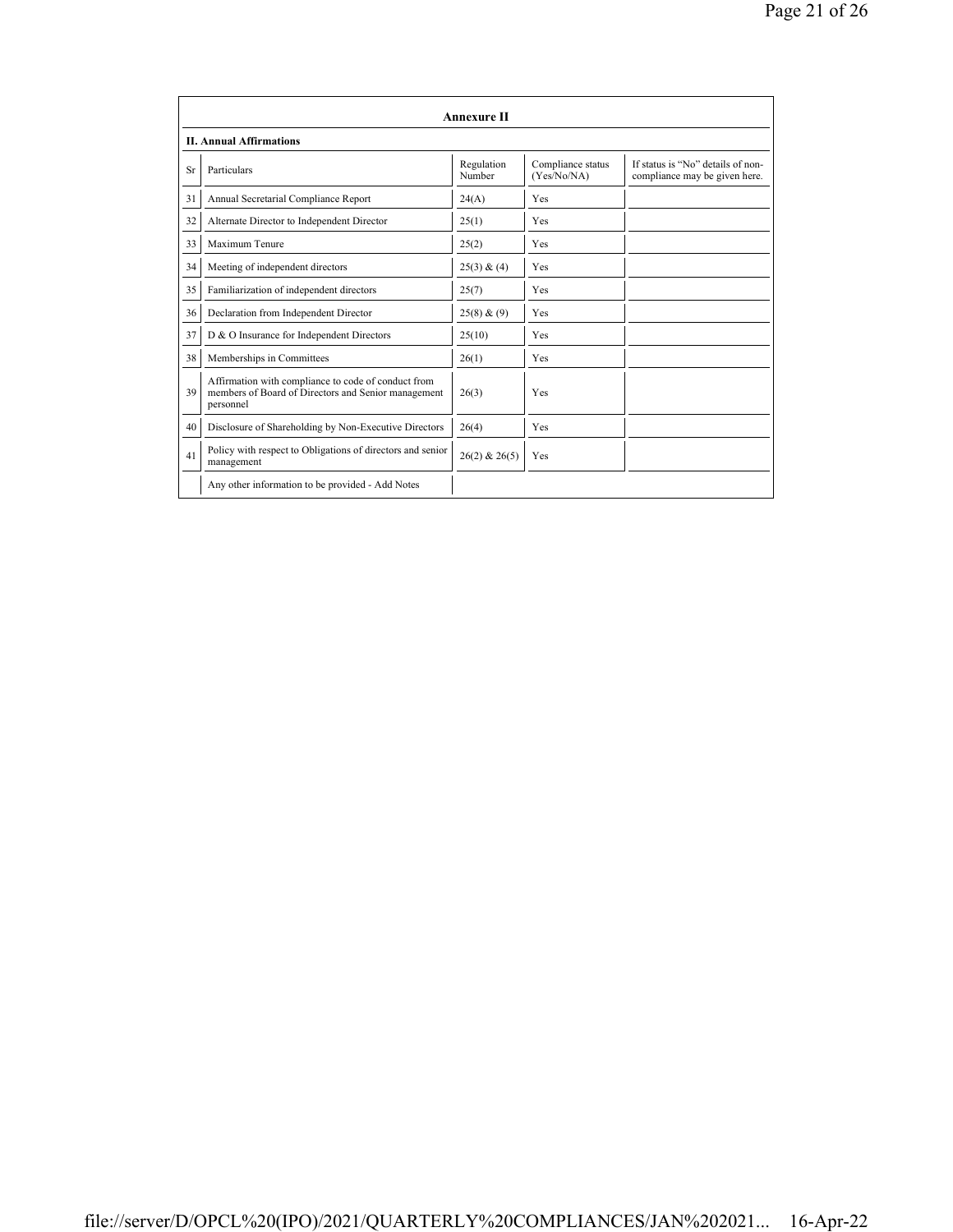| Annexure II |                   |  |                    |
|-------------|-------------------|--|--------------------|
|             | Name of signatory |  | OM PRAKASH AGARWAL |
|             | Designation       |  | Managing Director  |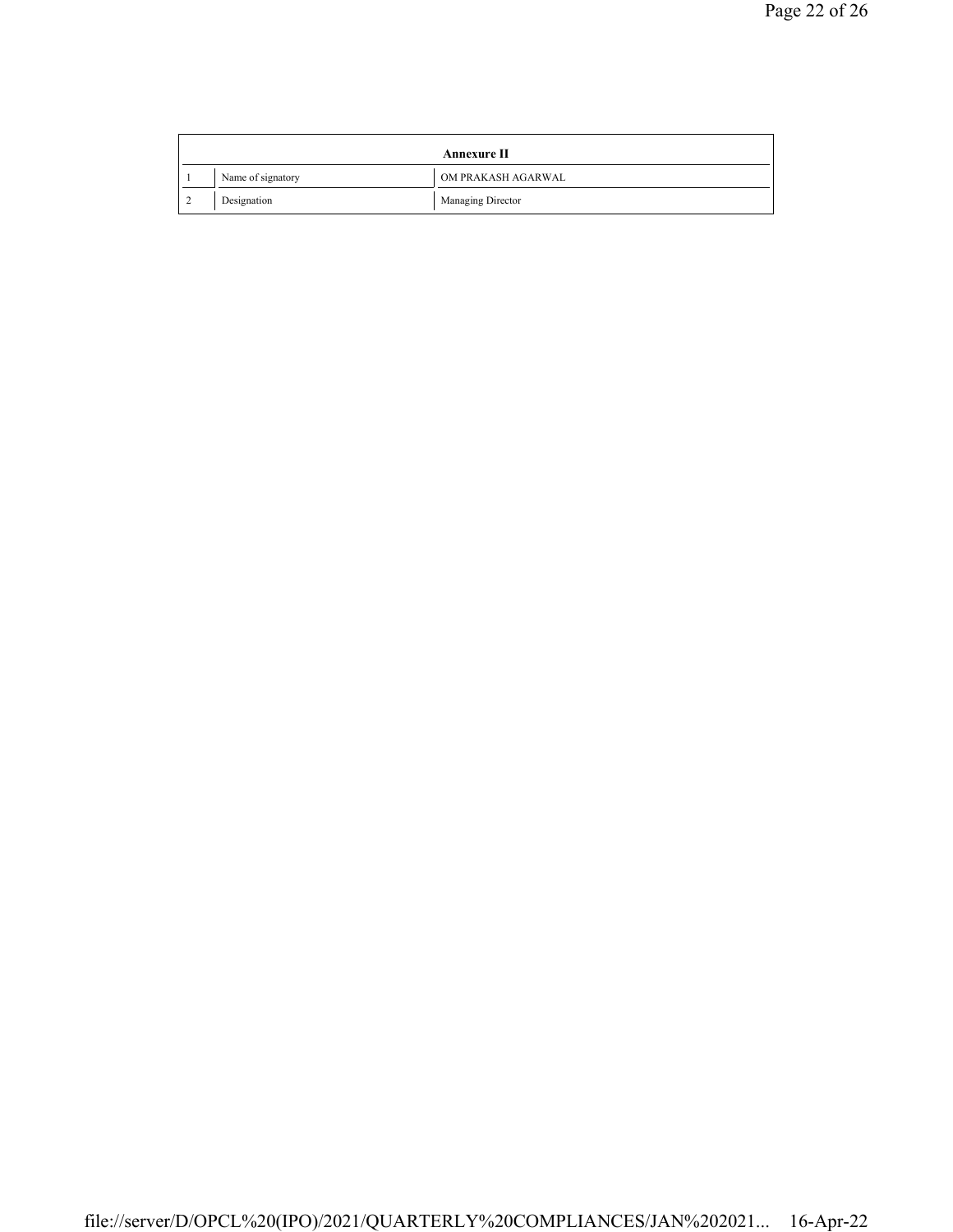|    | Annexure II                                                                                                                                                           |                                         |  |  |  |
|----|-----------------------------------------------------------------------------------------------------------------------------------------------------------------------|-----------------------------------------|--|--|--|
|    | <b>III.</b> Affirmations                                                                                                                                              |                                         |  |  |  |
| Sr | <b>Particulars</b>                                                                                                                                                    | <b>Compliance status</b><br>(Yes/No/NA) |  |  |  |
|    | The Listed Entity has approved Material Subsidiary Policy and the Corporate Governance requirements<br>with respect to subsidiary of Listed Entity have been complied | NА                                      |  |  |  |
|    | Any other information to be provided                                                                                                                                  |                                         |  |  |  |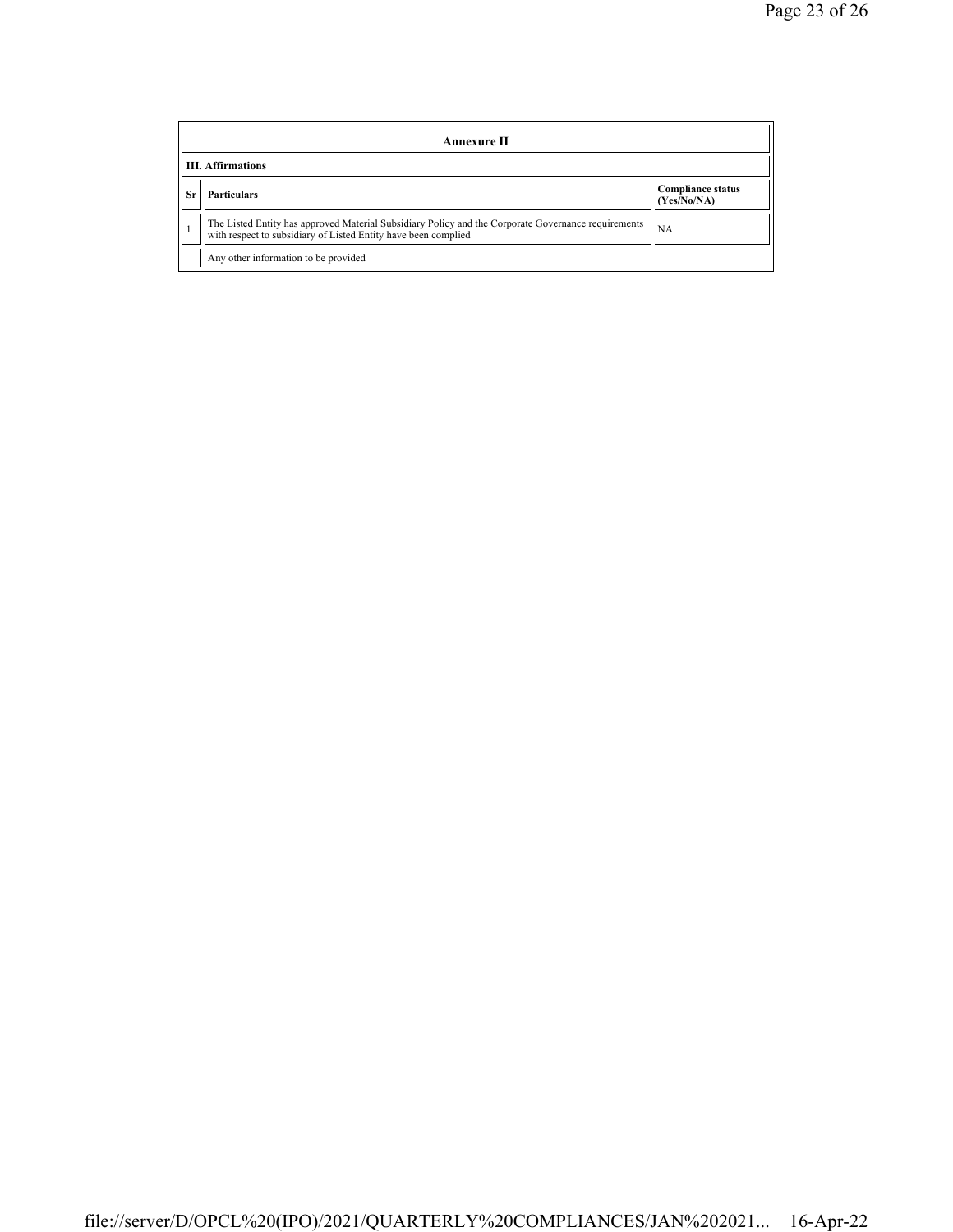| <b>Annexure II</b> |                   |                    |  |
|--------------------|-------------------|--------------------|--|
|                    | Name of signatory | OM PRAKASH AGARWAL |  |
|                    | Designation       | Managing Director  |  |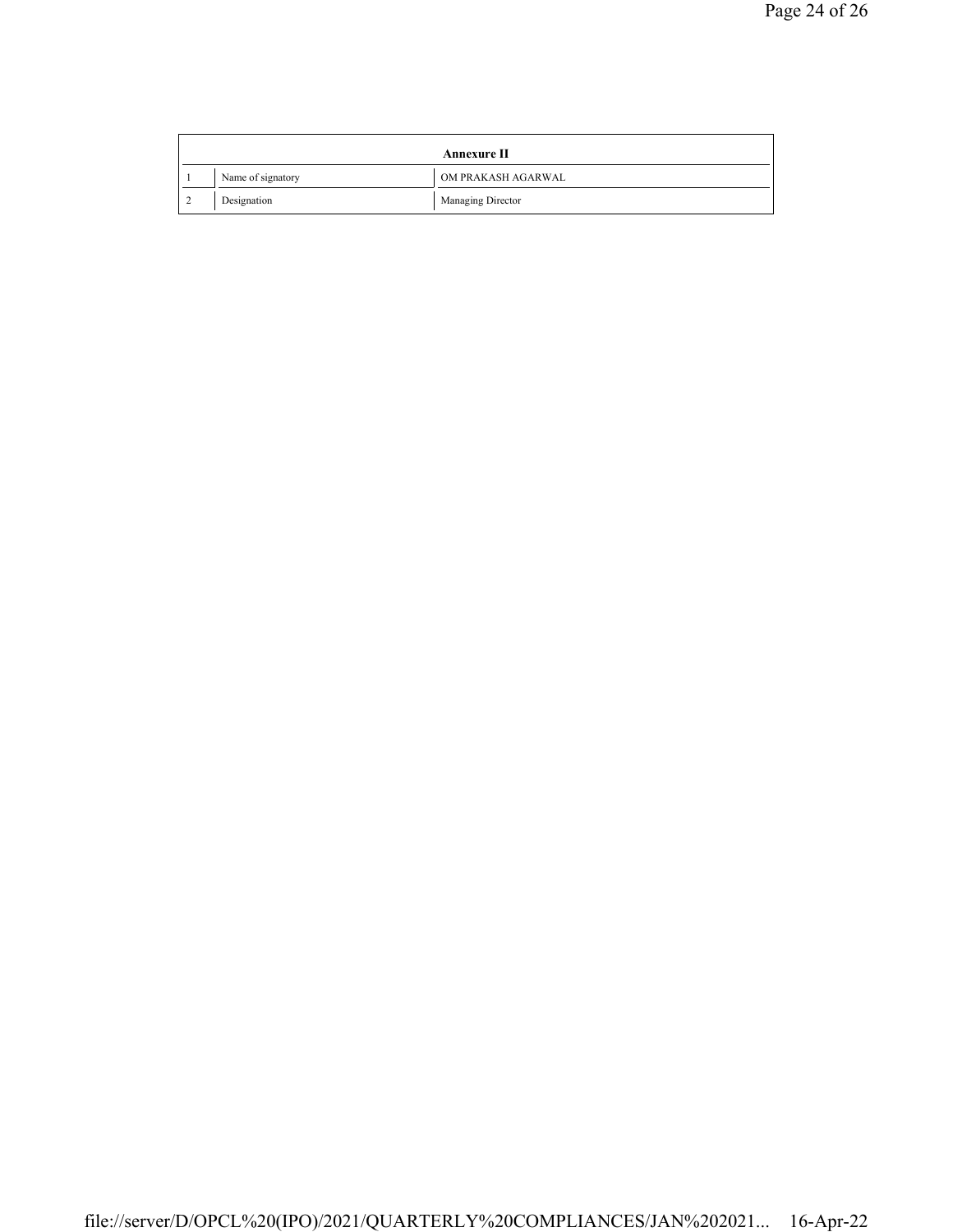| <b>Signatory Details</b> |                   |
|--------------------------|-------------------|
| Name of signatory        | OM PRAKASH AGAWAL |
| Designation of person    | Managing Director |
| Place                    | <b>AGRA</b>       |
| Date                     | 31-03-2021        |